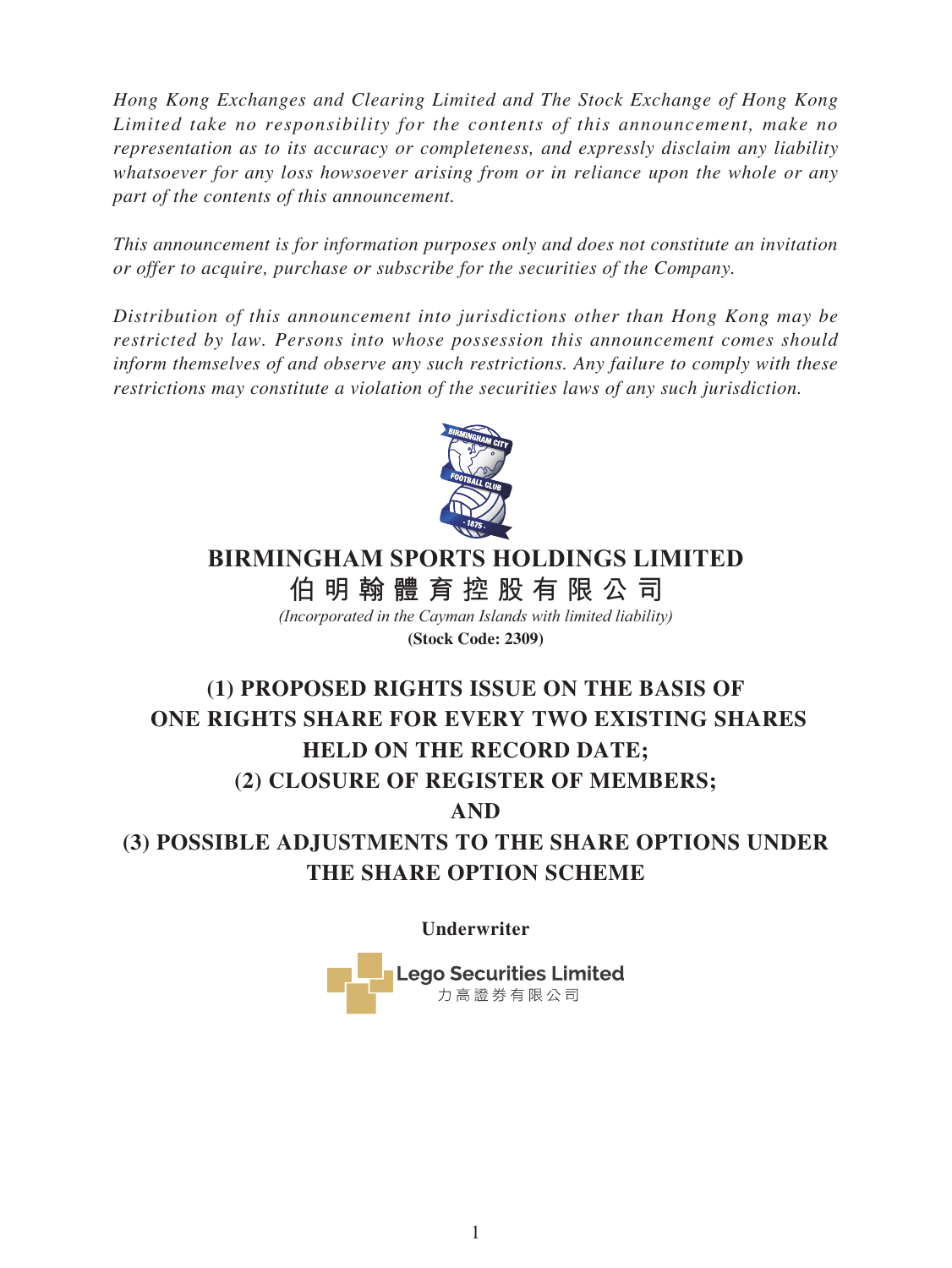# **PROPOSED RIGHTS ISSUE**

The Company proposes to raise gross proceeds of up to approximately HK\$297.7 million before expenses (assuming new Shares are issued on or before the Record Date pursuant to the full exercise of all Vested Options, but otherwise no other Shares are issued and no repurchase of Shares on or before the Record Date and full subscription under the Rights Issue), by way of the Rights Issue of up to 5,953,340,836 Rights Shares at the Subscription Price of HK\$0.05 per Rights Share on the basis of one (1) Rights Share for every two (2) existing Shares held on the Record Date.

Assuming full exercise of all Vested Options and full subscription under the Rights Issue, the estimated net proceeds of the Rights Issue will be approximately HK\$294.7 million and approximately 80% will be used for repayment of external debts so as to lower the gearing and finance costs of the Group; and approximately 20% will be used as the general working capital of the Group.

The Rights Issue will not be available to the Excluded Shareholders. To qualify for the Rights Issue, a Shareholder or an investor must be registered as a member of the Company on the Record Date and be a Qualifying Shareholder. In order to be registered as a member of the Company on the Record Date, all transfers of existing Shares (together with the relevant share certificate(s)) must be lodged with the Registrar by no later than 4:30 p.m. on Tuesday, 19 March 2019. The Company will send the Issue Documents to the Qualifying Shareholders and the Prospectus (without the PALs and EAFs), for information only to the extent permitted under the relevant laws and regulations and reasonably practicable, to the Excluded Shareholders on the Despatch Date.

# **IRREVOCABLE UNDERTAKINGS OF THE UNDERTAKING COVENANTORS**

As of the date of this announcement, Trillion Trophy, Ever Depot and Dragon Villa hold 3,825,000,000 Shares, 2,919,161,000 Shares and 2,094,366,000 Shares, respectively, representing approximately 32.40%, 24.72% and 17.74% of the total issued Shares, respectively.

Pursuant to the respective Irrevocable Undertakings, each of the Undertaking Covenantors has provided an irrevocable and unconditional undertaking to the Company, among other things, (i) to subscribe for the Rights Shares in the amount stated thereto; (ii) to deliver the duly completed and signed PALs and all relevant documents to the Registrar with payment therefor in accordance with the terms of the Issue Documents on or before the Acceptance Date; and (iii) not to sell or transfer Shares held by them in any manner before the completion of the Rights Issue.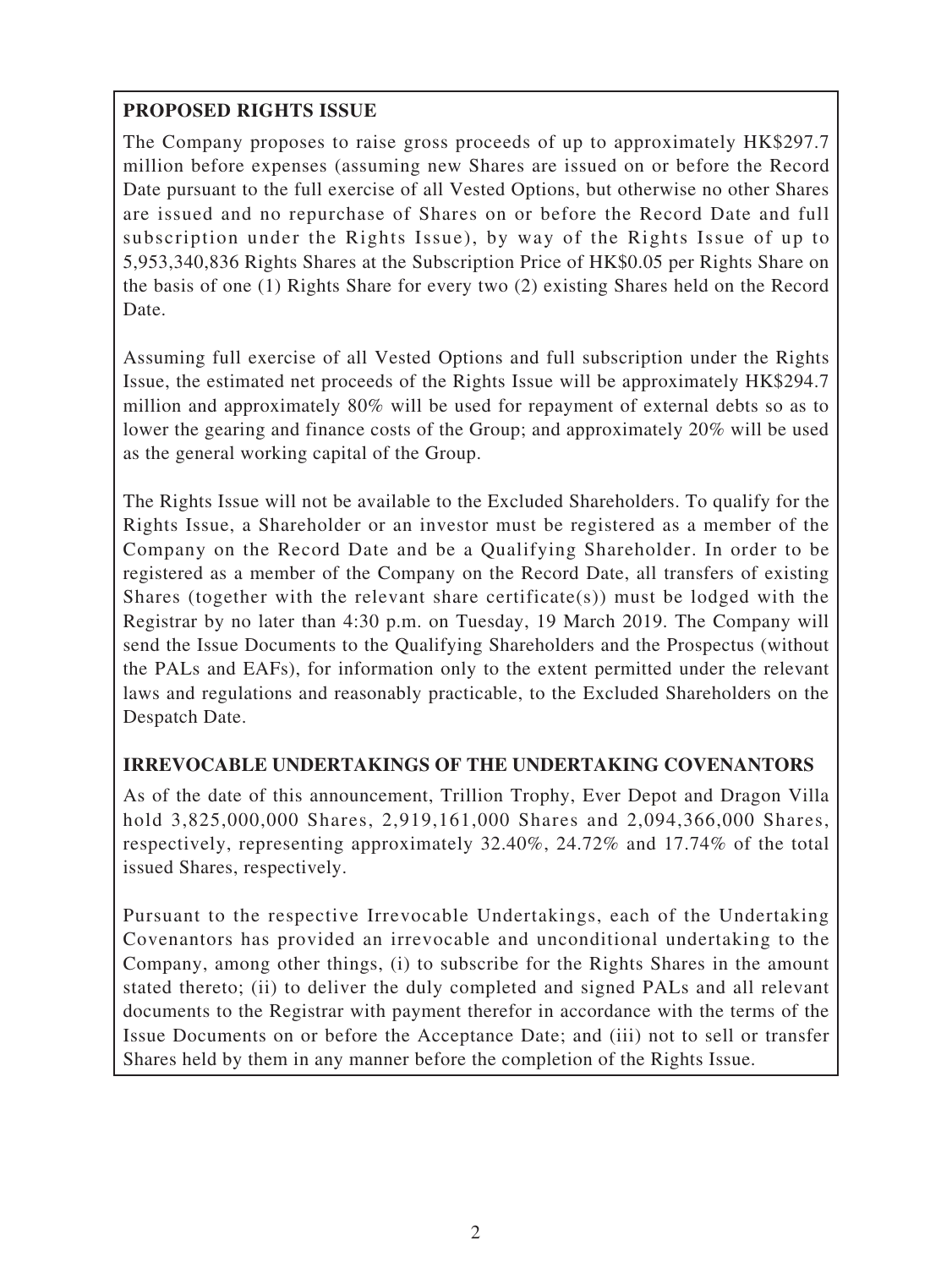# **UNDERWRITING AGREEMENT**

The Board is pleased to announce that on 28 February 2019 (after trading hours), the Company entered into the Underwriting Agreement with the Underwriter.

Pursuant to the Underwriting Agreement, the Underwriter has agreed to subscribe for, or procure the subscription for, on a best effort basis, any untaken Rights Shares (other than the Committed Shares) subject to the terms and conditions set out in the Underwriting Agreement, in particular the fulfillment of the conditions contained therein.

**The Rights Issue is only underwritten on a best effort basis. Pursuant to the Company's constitutional documents and the Companies Law, there are no requirements for minimum levels of subscription in respect of the Rights Issue. Subject to fulfillment of the conditions of the Rights Issue, the Rights Issue will proceed regardless of the ultimate subscription level. Based on the Irrevocable Undertakings given by the Undertaking Covenantors, it is anticipated that at least 4,106,763,500 Rights Shares will be taken up.**

**In the event the Rights Issue is undersubscribed, any Rights Shares not taken up by the Qualifying Shareholders or transferees of nil-paid Rights Shares or otherwise subscribed by the Underwriter or other subscribers procured by it pursuant to the Underwriting Agreement will not be issued by the Company and the size of the Rights Issue will be reduced accordingly. Investors are advised to exercise caution when dealing in the Shares.**

# **CLOSURE OF REGISTER OF MEMBERS**

The register of members of the Company will be closed from Wednesday, 20 March 2019 to Tuesday, 26 March 2019 (both days inclusive) for determining the entitlements to the Rights Issue during which period no transfer of Shares will be registered.

# **GENERAL**

As the Rights Issue would not increase either the total issued Shares or the market capitalisation of the Company by more than 50%, the Rights Issue is not required to be approved by the Shareholders in a general meeting under the Listing Rules.

The Issue Documents containing information on the Rights Issue are expected to be despatched to the Qualifying Shareholders on or around Wednesday, 27 March 2019. The Company will not extend the Rights Issue to the Excluded Shareholders. The Company will, to the extent permitted under the relevant laws and regulations and reasonably practicable, send the Prospectus to the Excluded Shareholders for information purposes only but will not send any PAL or EAF to them.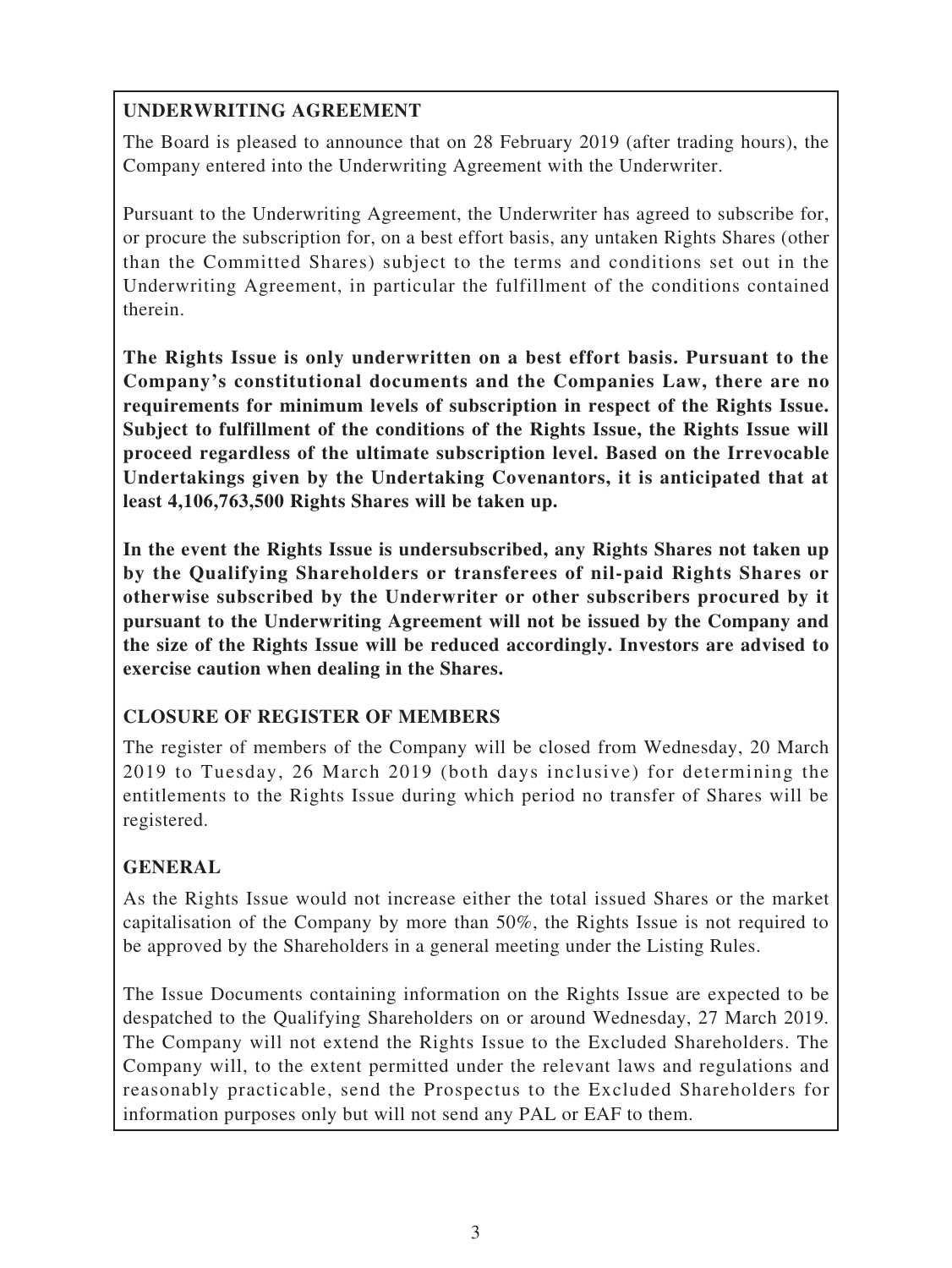# **WARNING OF THE RISKS OF DEALING IN THE SHARES AND NIL-PAID RIGHTS SHARES**

**Shareholders and potential investors of the Company should note that the Rights Issue is conditional upon, among others, the Underwriting Agreement having become unconditional and the Underwriter not having terminated the Underwriting Agreement in accordance with the terms thereof (a summary of which is set out in the sub-paragraph headed "Termination of the Underwriting Agreement" below). Accordingly, the Rights Issue may or may not proceed.**

**The Shares are expected to be dealt in on an ex-rights basis from Monday, 18 March 2019. Dealings in the Rights Shares in nil-paid form are expected to take place from Friday, 29 March 2019 to Monday, 8 April 2019 (both days inclusive). Any Shareholder or other person contemplating transferring, selling or purchasing the Shares and/or Rights Shares in their nil-paid form is advised to exercise caution when dealing in the Shares and/or the nil-paid Rights Shares.**

**Any person who is in any doubt about his/her/its position or any action to be taken is recommended to consult his/her/its own professional adviser(s). Any Shareholder or other person dealing in the Shares or in the nil-paid Rights Shares up to the date on which all the conditions to which the Rights Issue is subject are fulfilled (and the date on which the Underwriter's right of termination of the Underwriting Agreement ceases) will accordingly bear the risk that the Rights Issue may not become unconditional or may not proceed.**

The Company will apply to the Listing Committee for the listing of, and permission to deal in, the Rights Shares in both nil-paid and fully-paid forms.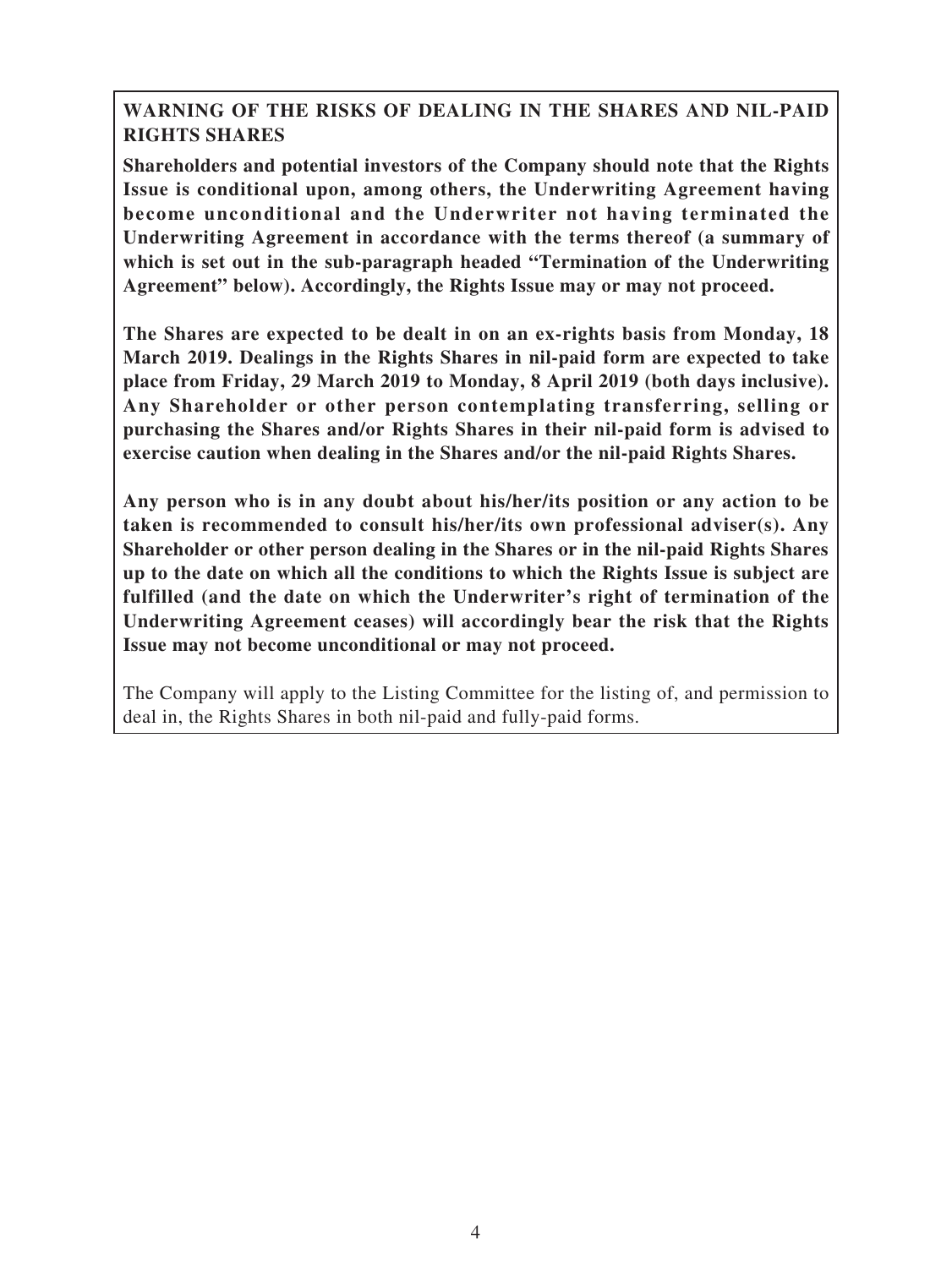# **PROPOSED RIGHTS ISSUE**

The Company proposes to raise gross proceeds of up to approximately HK\$297.7 million before expenses (assuming new Shares are issued on or before the Record Date pursuant to the full exercise of all Vested Options, but otherwise no other Shares are issued and no repurchase of Shares on or before the Record Date and full subscription under the Rights Issue), by way of the Rights Issue of up to 5,953,340,836 Rights Shares at the Subscription Price of HK\$0.05 per Rights Share on the basis of one (1) Rights Share for every two (2) existing Shares held on the Record Date.

The Rights Issue (excluding the Committed Shares) is underwritten by the Underwriter on a best effort basis. No controlling shareholder or substantial shareholder acts as an underwriter of the Rights Issue.

Further details of the Rights Issue are set out below:

#### **Issue statistics**

| Basis of the Rights Issue                                               |                | One $(1)$ Rights Share for every two $(2)$ existing<br>Shares held by the Qualifying Shareholders on the<br><b>Record Date</b>                                                                                                                                                                                     |
|-------------------------------------------------------------------------|----------------|--------------------------------------------------------------------------------------------------------------------------------------------------------------------------------------------------------------------------------------------------------------------------------------------------------------------|
| <b>Subscription Price</b>                                               | $\ddot{\cdot}$ | HK\$0.05 per Rights Share                                                                                                                                                                                                                                                                                          |
| Number of the Shares in<br>issue as at the date of this<br>announcement | ÷              | 11,806,681,672 Shares                                                                                                                                                                                                                                                                                              |
| Number of Rights Shares                                                 | ÷              | Up to 5,953,340,836 Rights Shares (assuming new<br>Shares are issued on or before the Record Date<br>pursuant to the full exercise of all Vested Options,<br>but otherwise no other Shares are issued and no<br>repurchase of Shares on or before the Record Date<br>and full subscription under the Rights Issue) |
| Aggregate nominal value of<br>the Rights Shares                         | ÷              | Up to $HK$59,533,408.36$ (assuming new Shares)<br>are issued on or before the Record Date pursuant<br>to the full exercise of all Vested Options, but<br>otherwise no other Shares are issued and no<br>repurchase of Shares on or before the Record Date<br>and full subscription under the Rights Issue)         |
| Underwriter                                                             |                | Lego Securities Limited                                                                                                                                                                                                                                                                                            |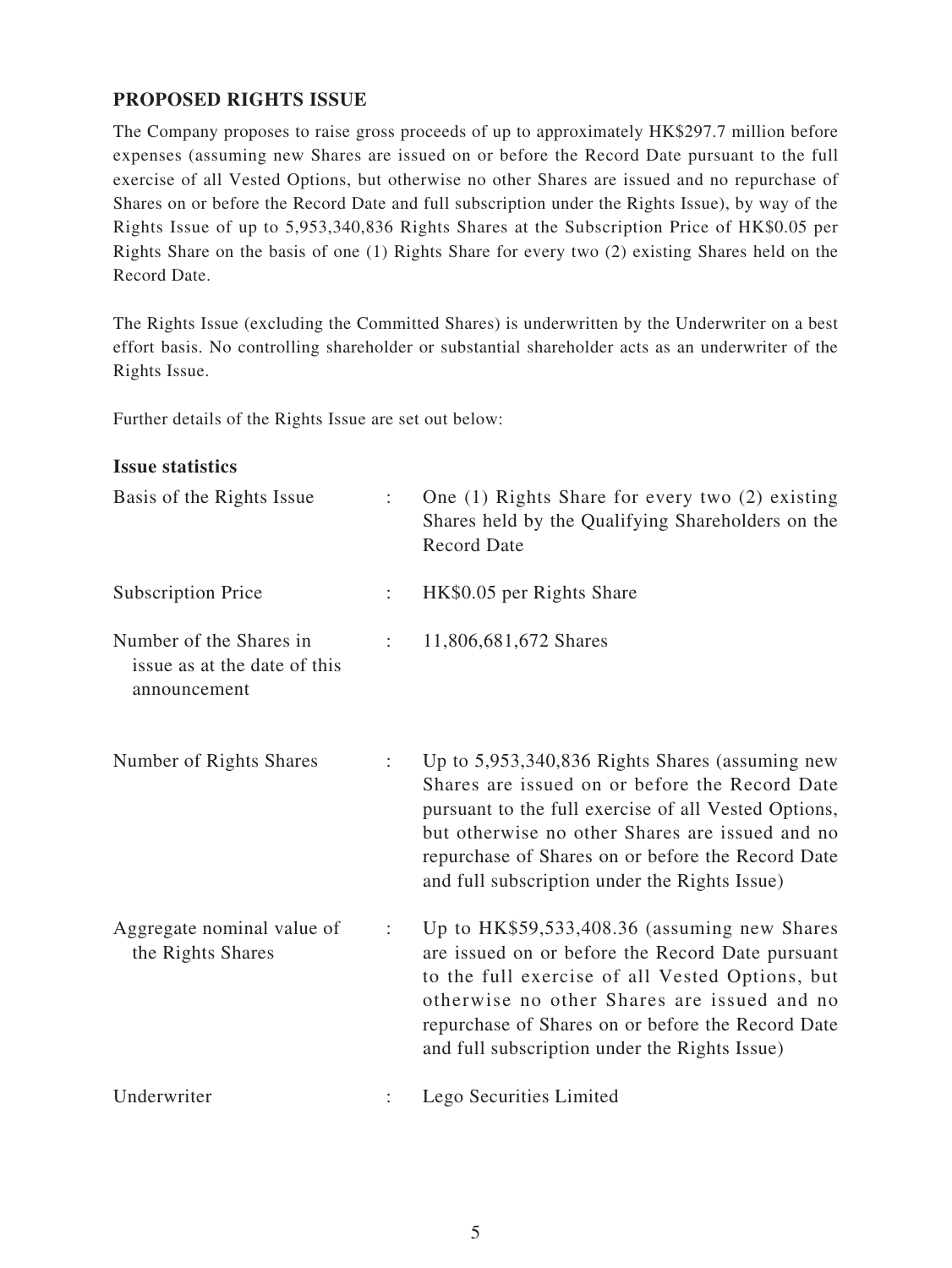| Number of Underwritten           | Up to $1,846,577,336$ untaken Rights Shares other                                                                                                                                                                                                           |
|----------------------------------|-------------------------------------------------------------------------------------------------------------------------------------------------------------------------------------------------------------------------------------------------------------|
| <b>Shares</b>                    | than the Committed Shares (assuming new Shares)<br>are issued on or before the Record Date pursuant<br>to the full exercise of all Vested Options, but<br>otherwise no other Shares are issued and no<br>repurchase of Shares on or before the Record Date) |
| Rights of excess<br>Applications | Qualifying Shareholders may apply for Rights<br>Shares in excess of their provisional allotment                                                                                                                                                             |

As at the date of this announcement, there are outstanding and vested options or options to be vested before the Record Date to subscribe for 100,000,000 Shares granted pursuant to the Share Option Scheme (inclusive of the Directors Options). Assuming full exercise of the Vested Options, the maximum number of new Shares that would fall to be allotted and issued under the Share Option Scheme on or before the Record Date would be 100,000,000.

Save for 100,000,000 options granted and vested pursuant to the Share Option Scheme (including the Vested Options), the Company has no other outstanding options or outstanding derivatives, convertible securities, options or warrants in issue which entitle the holders thereof to subscribe for or convert into any Shares prior to the Record Date nor has entered into any agreement to do any of the foregoing as at the date of this announcement.

Assuming no new Shares (other than the Rights Shares) are allotted and issued and no repurchase of the Shares takes place on or before the Record Date, the aggregate number of nil-paid Rights Shares proposed to be provisionally allotted pursuant to the terms of the Rights Issue represents approximately 50.00% of the total number of Shares in issue as at the date of this announcement and will represent approximately 33.33% of the Shares in issue as enlarged by the Rights Issue. The Company has not conducted any rights issue, open offer and/or specific mandate placing within the 12-month period immediately preceding the date of this announcement, or prior to such 12-month period where dealing in respect of the Shares issued pursuant thereto commenced within such 12-month period, nor has it issued any bonus securities, warrants or other convertible securities within such 12-month period. The Rights Issue does not result in a theoretical dilution effect of 25% or more on its own.

**The Rights Issue is only underwritten on a best effort basis. Pursuant to the Company's constitutional documents and the Companies Law, there are no requirements for minimum levels of subscription in respect of the Rights Issue. Subject to fulfillment of the conditions of the Rights Issue, the Rights Issue will proceed regardless of the ultimate subscription level. Based on the Irrevocable Undertakings given by the Undertaking Covenantors, it is anticipated that at least 4,106,763,500 Rights Shares will be taken up.**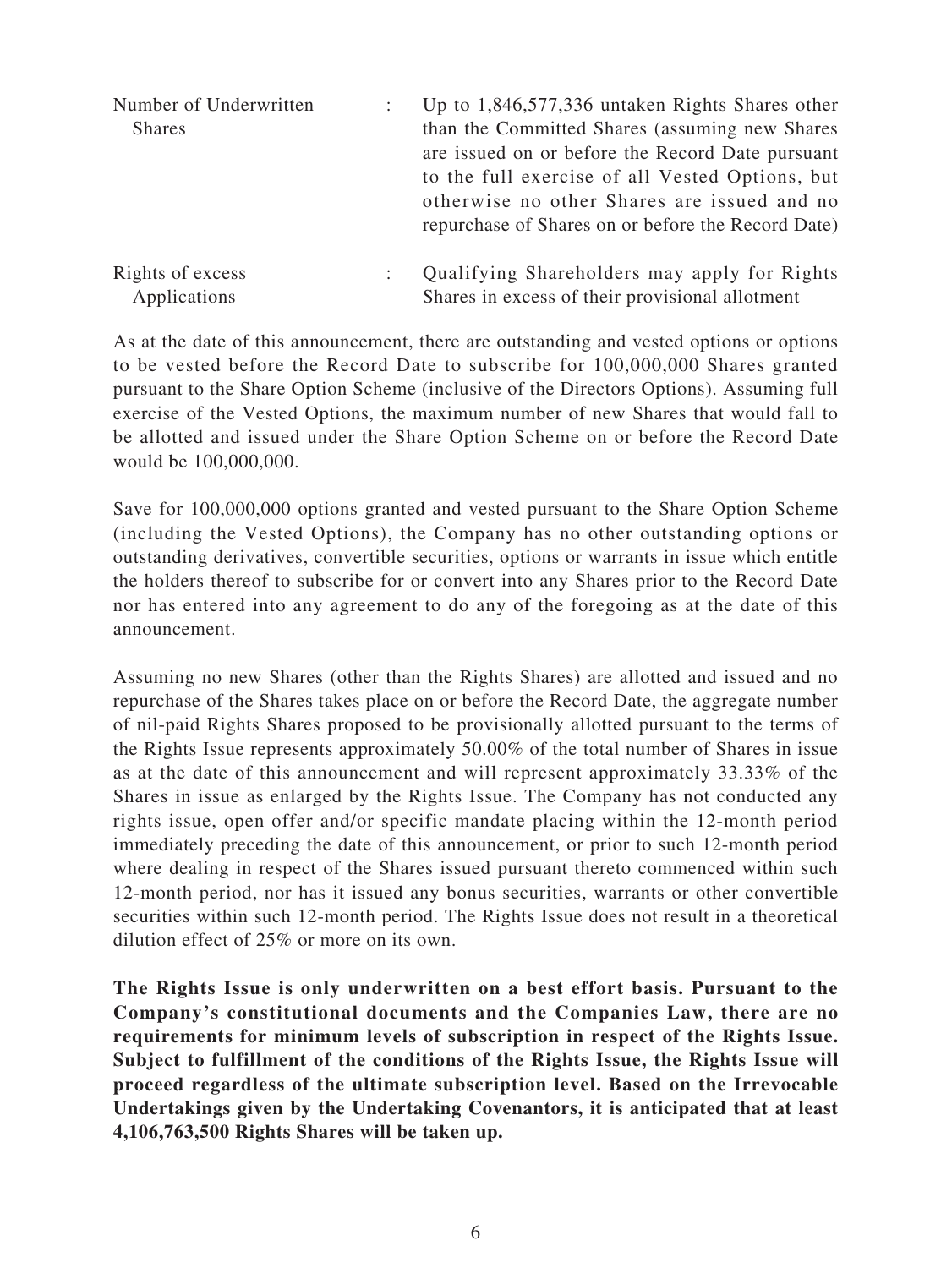**In the event the Rights Issue is undersubscribed, any Rights Shares not taken up by the Qualifying Shareholders or transferees of nil-paid Rights Shares or otherwise subscribed by the Underwriter or other subscribers procured by it pursuant to the Underwriting Agreement will not be issued by the Company and the size of the Rights Issue will be reduced accordingly. Investors are advised to exercise caution when dealing in the Shares.**

### **Qualifying Shareholders and Excluded Shareholders**

The Rights Issue is only available to the Qualifying Shareholders. The Company will send the Issue Documents to the Qualifying Shareholders. The Company will not extend the Rights Issue to the Excluded Shareholders. The Company will, to the extent permitted under the relevant laws and regulations and reasonably practicable, send the Prospectus to the Excluded Shareholders for information purposes only but will not send any PAL or EAF to them.

Shareholders having an address in Hong Kong as shown on the register of members of the Company at the close of business on the Record Date will qualify for the Rights Issue.

Shareholders having an address outside Hong Kong as shown on the register of members of the Company at the close of business on the Record Date will not qualify for the Rights Issue if the Board, after making relevant enquiries, considers that the exclusion of such Overseas Shareholders from the Rights Issue would be necessary or expedient on account either of legal restrictions under the laws of the relevant place or any requirements of the relevant regulatory body or stock exchange in that place.

In order for transferees to be registered as a member of the Company by the Record Date, transfers of the Shares (with the relevant share certificates) must be lodged with the Registrar, Tricor Tengis Limited, at Level 22, Hopewell Centre, 183 Queen's Road East, Hong Kong by 4:30 p.m. on Tuesday, 19 March 2019. The last day for dealing in the Shares on a cum-rights basis is Friday, 15 March 2019.

# **Rights of the Overseas Shareholders**

If, at the close of business on the Record Date, a Shareholder's address on the Company's register of members is in a place outside Hong Kong, such Shareholder may not be eligible to take part in the Rights Issue. The Issue Documents to be despatched in connection with the Rights Issue will not be registered under the applicable securities legislation of any jurisdiction other than Hong Kong.

The Board notes the requirements specified in Rule  $13.36(2)(a)$  of the Listing Rules and is in the process of making enquiries in the relevant jurisdictions as to the feasibility of extending the Rights Issue to the Overseas Shareholders. If, after making such enquiries, the Board is of the opinion that it would be necessary or expedient, on account either of the legal restrictions under the laws of the relevant place or any requirements of the relevant regulatory body or stock exchange in that place, not to offer the Rights Shares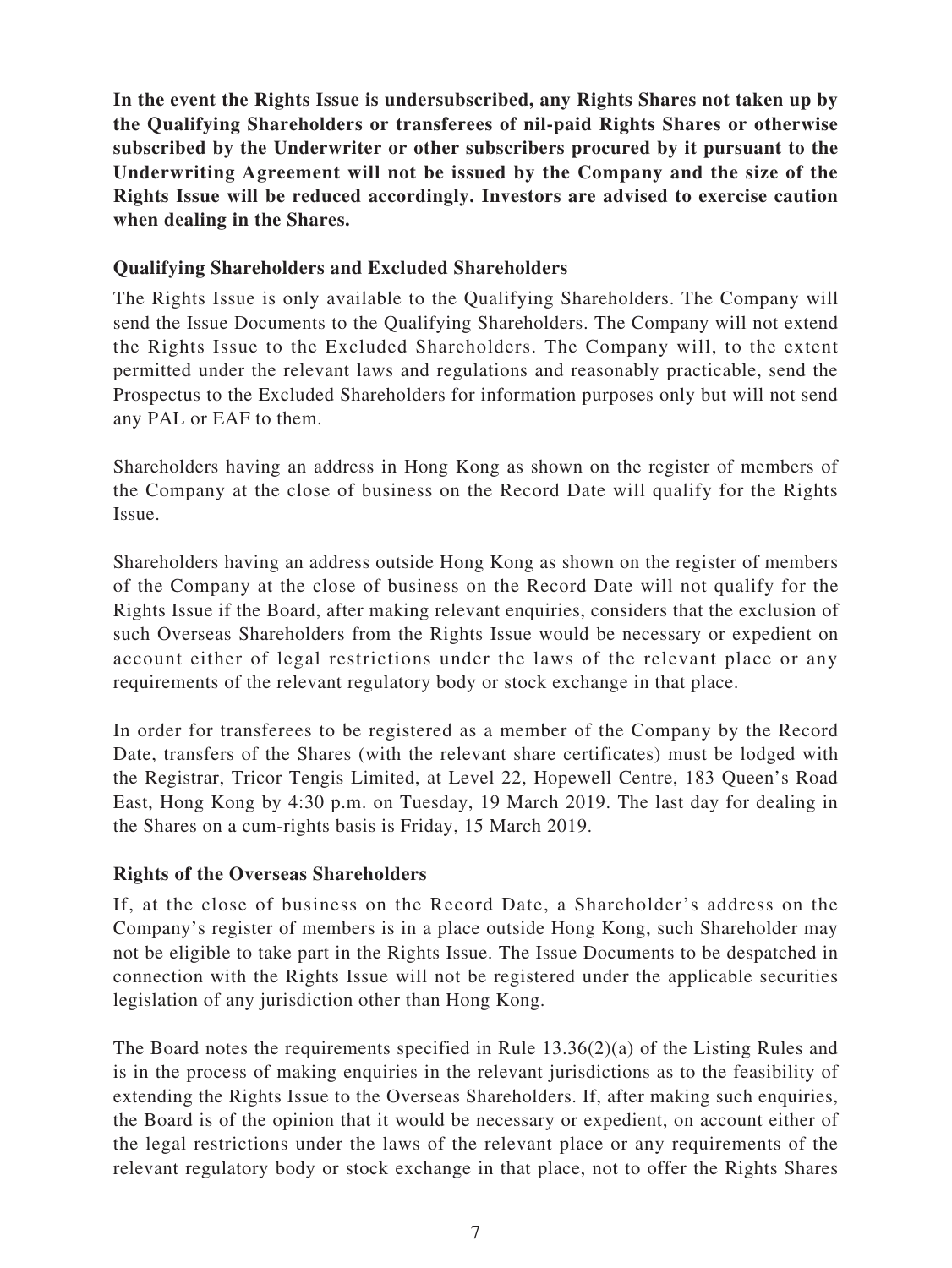to the relevant Overseas Shareholders, no provisional allotment of nil-paid Rights Shares or allotment of fully-paid Rights Shares will be made to such Overseas Shareholders. In such circumstances, such Overseas Shareholders will become Excluded Shareholders and the Rights Issue will not be extended to them. The Company will, to the extent permitted under the relevant laws and regulations and reasonably practicable, send the Prospectus to the Excluded Shareholders for information purposes only but will not send any PAL or EAF to them.

Arrangements will be made for the Rights Shares which would otherwise have been provisionally allotted to the Excluded Shareholders to be sold in the market in their nil-paid form as soon as practicable after dealings in the nil-paid Rights Shares commence and before dealings in nil-paid Rights Shares end, if a premium (net of expenses) can be obtained. Any net proceeds of sale thereof, after deduction of expenses, will be distributed by the Company to the Excluded Shareholders in Hong Kong dollars, at their own risk, pro rata to their respective entitlements provided that if any of such persons would be entitled to a sum not exceeding HK\$100, such sum will be retained by the Company for its own benefit. Any such unsold nil-paid Rights Shares to which such Excluded Shareholders would otherwise have been entitled, together with any Rights Shares provisionally allotted but not accepted by the Qualifying Shareholders or otherwise not subscribed for by transferees of nil-paid Rights Shares, Waived Excess Shares and Waived Pro Rata Entitlement Shares, will be available for excess application by the Qualifying Shareholders under the EAF(s).

**Overseas Shareholders should note that they may or may not be entitled to the Rights Issue, subject to the results of enquiries made by the Directors pursuant to Rule 13.36(2)(a) of the Listing Rules. Accordingly, the Overseas Shareholders should exercise caution when dealing in the Shares.**

# **Closure of register of members**

The register of members of the Company will be closed from Wednesday, 20 March 2019 to Tuesday, 26 March 2019 (both days inclusive) for determining the entitlements to the Rights Issue. No transfer of any issued Shares of the Company will be registered during this period.

# **Basis of provisional allotments**

The basis of the provisional allotment shall be one (1) Rights Share (in nil-paid form) for every two (2) existing Shares held by the Qualifying Shareholders as at the close of business on the Record Date at the Subscription Price payable in full on acceptance and otherwise on the terms and subject to the conditions set out in the Underwriting Agreement and the Issue Documents.

Application for all or any part of a Qualifying Shareholder's provisional allotment should be made by completing a PAL and lodging the same with a remittance for the Rights Shares being applied for with the Registrar on or before the Acceptance Date.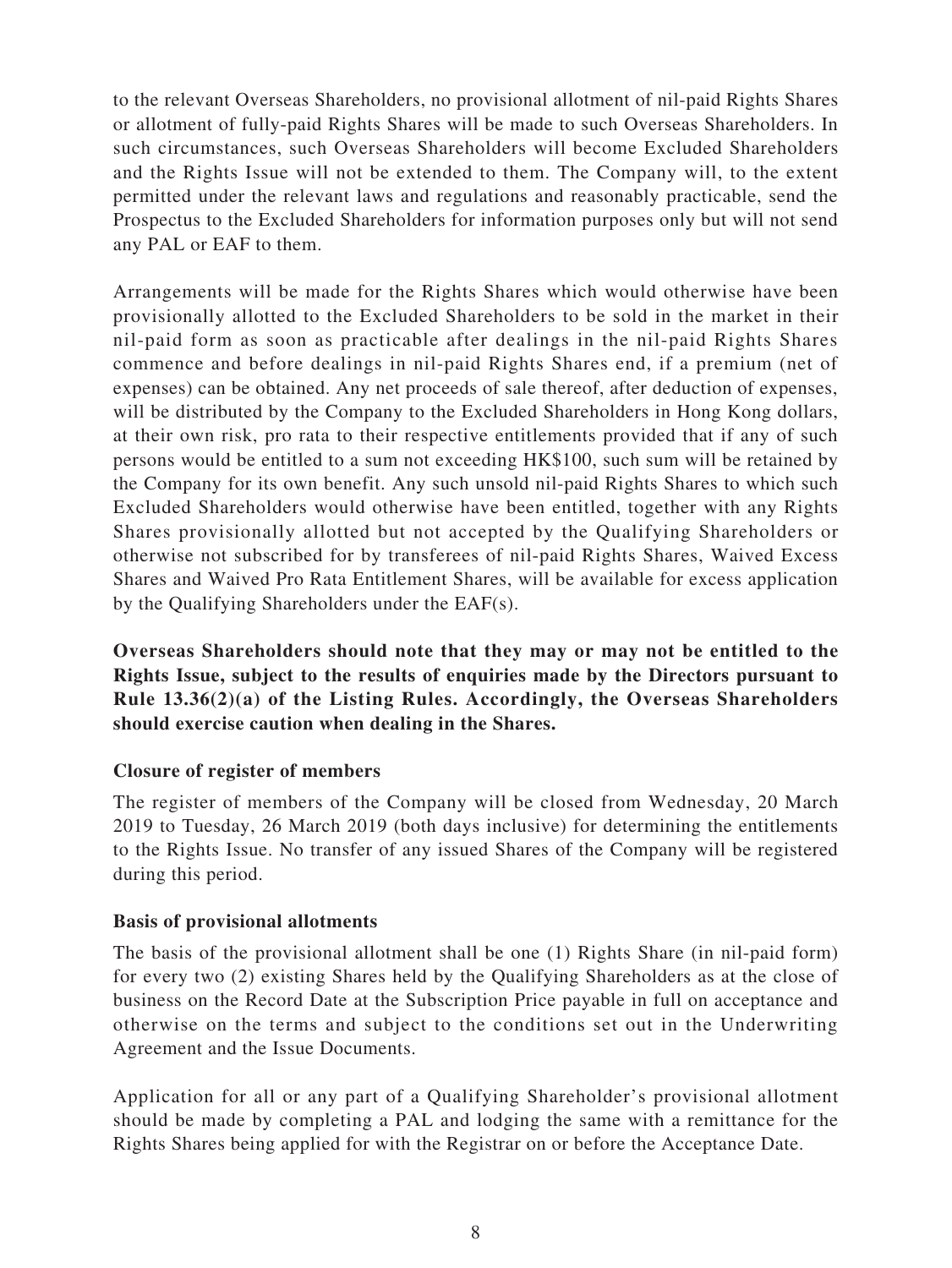## **Subscription Price**

The Subscription Price is HK\$0.05 per Rights Share, payable in full by a Qualifying Shareholder upon acceptance of the provisional allotment of the Rights Shares under the Rights Issue or applications for excess Rights Shares, or when a transferee of nil-paid Rights Shares applies for the Rights Shares.

The Subscription Price represents:

- (i) a discount of approximately 43.18% to the closing price of HK\$0.088 per Share as quoted on the Stock Exchange on the Last Trading Day;
- (ii) a discount of approximately 44.20% to the average closing price of approximately HK\$0.0896 per Share for the last five trading days as quoted on the Stock Exchange up to and including the Last Trading Day;
- (iii) a discount of approximately 45.12% to the average closing price of approximately HK\$0.0911 per Share for the last ten trading days as quoted on the Stock Exchange up to and including the Last Trading Day;
- (iv) a discount of approximately 35.06% to the theoretical ex-rights price of approximately HK\$0.077 per Share, based on the average closing price of approximately HK\$0.0902 per Share for the last five trading days as quoted on the Stock Exchange immediately prior to the date of this announcement; and
- (v) a premium of approximately 1.2% over the audited total equity attributable to owners of the Company of approximately HK\$0.0494 per Share as at 30 June 2018 (which is calculated based on the total equity attributable to the owners of the Company as at 30 June 2018 of approximately HK\$583.2 million and 11,806,681,672 Shares in issue as at the date of this announcement).

The Subscription Price and the subscription rate (i.e. one (1) Rights Share for every two (2) existing Shares held) were arrived at after arm's length negotiations between the Company and the Underwriter with reference to the amount of fund raising targeted by the Company under the Rights Issue, the market price of the Shares under the prevailing market conditions and the financial position of the Group.

The Directors (including the independent non-executive Directors) consider that the discount of the Subscription Price would encourage Shareholders to participate in the Rights Issue and accordingly maintain their shareholdings in the Company and participate in the future growth of the Group and the terms of the Rights Issue (including the rate of commission) to be fair and reasonable and in the interests of the Group and the Shareholders as a whole.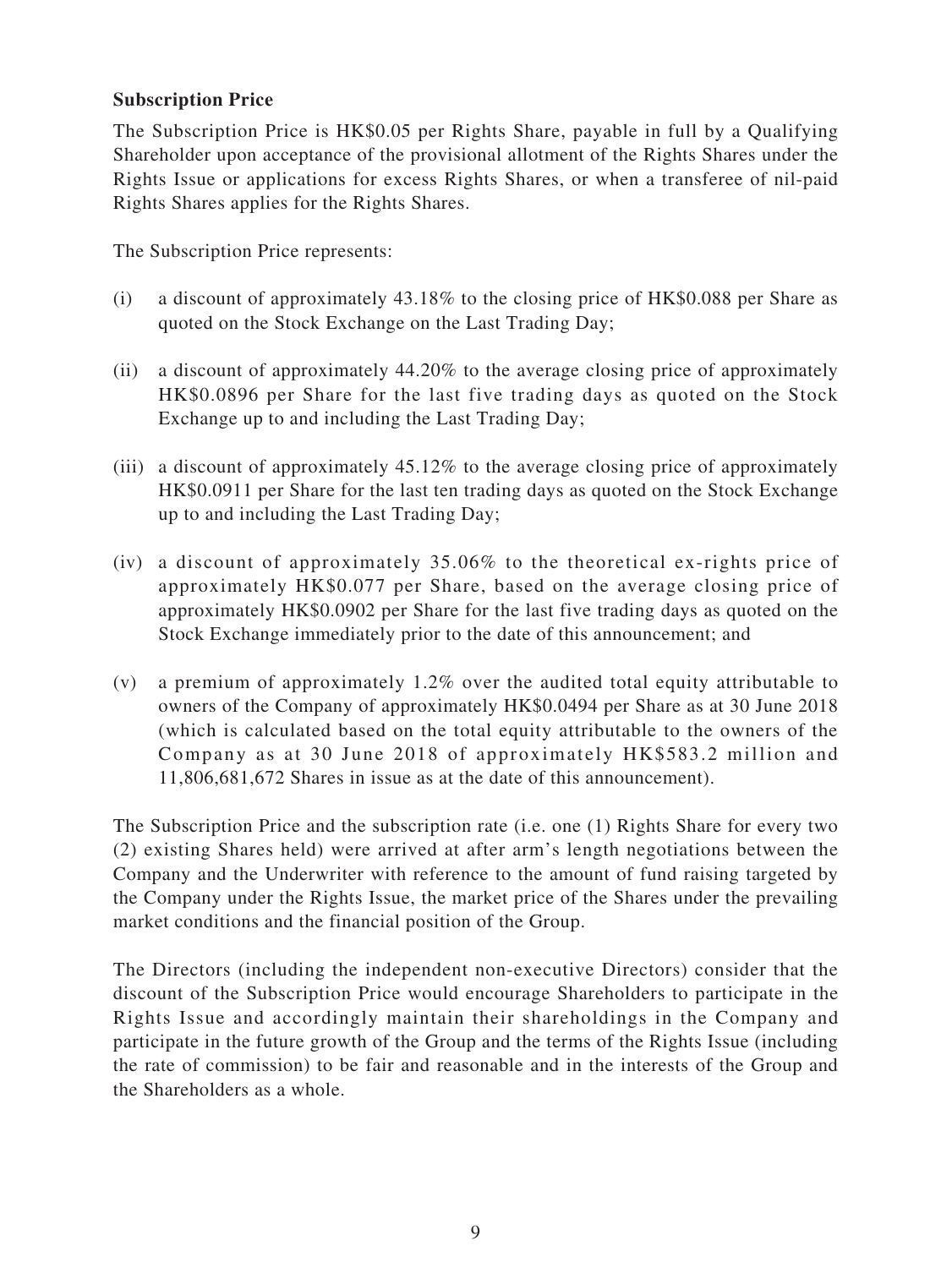# **Status of Rights Shares**

The Rights Shares (when allotted, issued and fully paid) will rank *pari passu* in all respects with the Shares then in issue. Holders of fully-paid Rights Shares will be entitled to receive all future dividends and distributions which may be declared, made or paid on or after the date of allotment and issue of the fully-paid Rights Shares. Dealings in the Rights Shares will be subject to payment of stamp duty, Stock Exchange trading fee, transaction levy, investor compensation levy or any other applicable fees and charges in Hong Kong.

# **Certificates for the Rights Shares and Refund Cheques for the Rights Shares**

Subject to the fulfillment of the conditions of the Rights Issue, share certificates for all fully-paid Rights Shares are expected to be posted on or about Tuesday, 23 April 2019 by ordinary post to the allottees, at their own risk, to their registered addresses. Refund cheques in respect of wholly or partially unsuccessful applications for the excess Rights Shares (if any) are expected to be posted on or about Tuesday, 23 April 2019 by ordinary post to the applicants, at their own risk, to their registered addresses.

# **Fractions of Rights Shares**

The Company will not provisionally allot fractions of Rights Shares in nil-paid form to the Qualifying Shareholders. All fractions of Rights Shares will be aggregated (and rounded down to the nearest whole number) and all nil-paid Rights Shares arising from such aggregation will be sold in the market for the benefit of the Company if a premium (net of expenses) can be achieved. Any unsold fractions of Rights Shares will be made available for excess application by the Qualifying Shareholders under the  $EAF(s)$ . No odd lot matching services will be provided.

# **Application for excess Rights Shares**

Qualifying Shareholders may apply, by way of excess application, for any unsold entitlements of the Excluded Shareholders, any Rights Shares provisionally allotted but not validly accepted by the Qualifying Shareholders or otherwise not subscribed for by transferees of nil-paid Rights Shares, Waived Excess Shares and Waived Pro Rata Entitlement Shares and for any unsold Rights Shares arising out of the aggregation of fractional entitlements.

Application for excess Rights Shares can be made only by duly completing and signing an EAF (in accordance with the instructions printed therein) and lodging the same with a separate remittance for the excess Rights Shares being applied for with the Registrar, Tricor Tengis Limited, at Level 22, Hopewell Centre, 183 Queen's Road East, Hong Kong by not later than 4:00 p.m. on Thursday, 11 April 2019.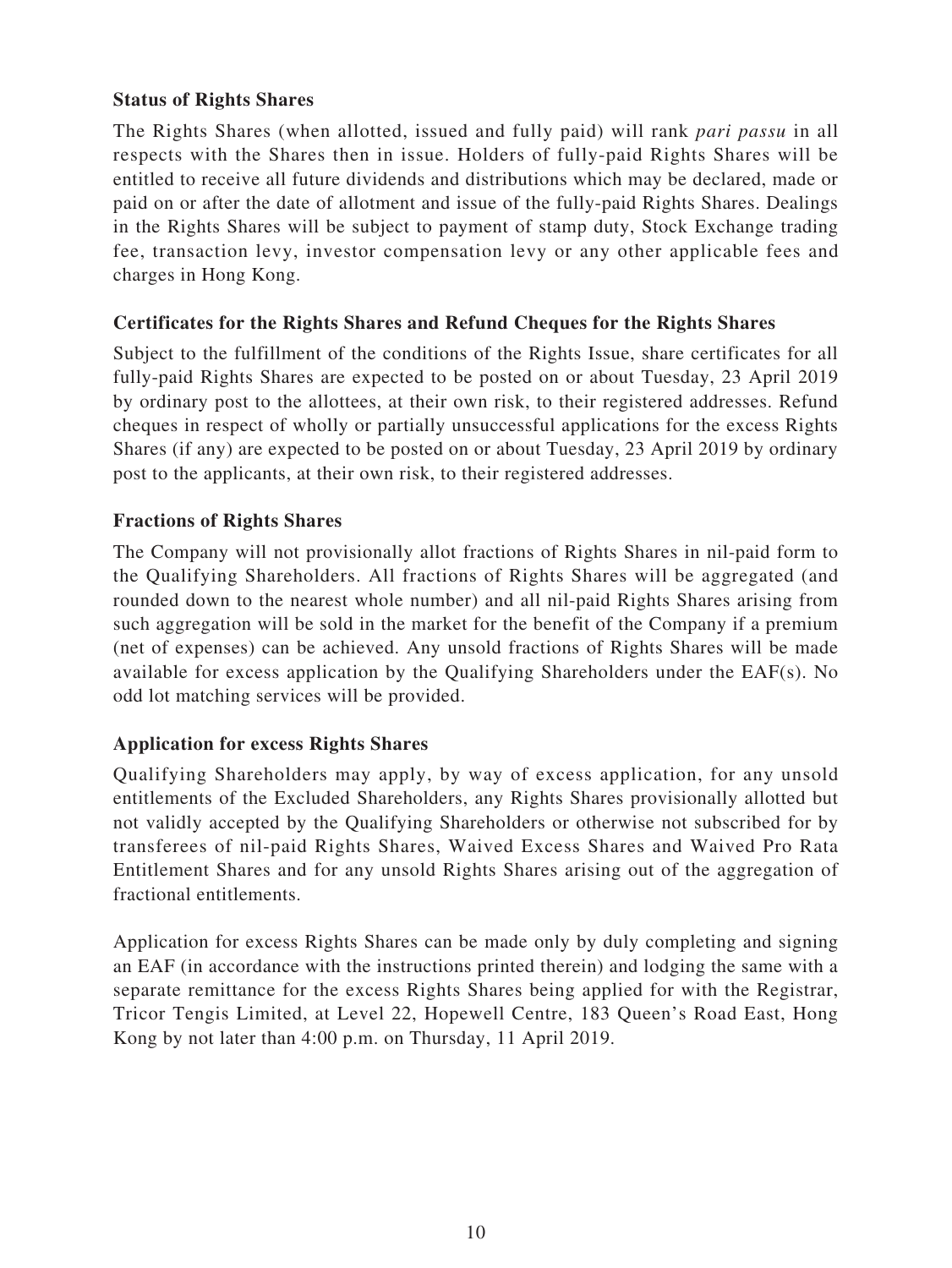The Directors will allocate the excess Rights Shares (if any) at their discretion on a fair and equitable basis, according to the principle that any excess Rights Shares will be allocated to Qualifying Shareholders who apply for them on a pro rata basis by reference to the number of excess Rights Shares applied for but no reference will be made to Rights Shares comprised in applications by PAL or the existing number of Shares held by Qualifying Shareholders. No preference will be given to topping up odd lots to whole board lots.

Shareholders with Shares held by a nominee (or which are held in CCASS) should note that the Board will consider the nominee (including HKSCC Nominees Limited) as one single Shareholder according to the register of members of the Company. Accordingly, such Shareholders should note that the aforesaid arrangement in relation to the allocation of the excess Rights Shares will not be extended to the relevant beneficial owners individually.

Shareholders with Shares held by a nominee (or which are held in CCASS) are advised to consider whether they would like to arrange for the registration of their relevant Shares under the names of the beneficial owners prior to the Record Date for the purpose of the Rights Issue.

For Shareholders whose Shares are held by their nominee(s) (including HKSCC Nominees Limited) and who would like to have their names registered on the register of members of the Company, they must lodge all necessary documents with the Registrar, being Tricor Tengis Limited, for completion of the relevant registration not later than 4:30 p.m. on Tuesday, 19 March 2019.

# **Rights Issue on a best effort underwritten basis and public float**

The Rights Issue is only underwritten on a best effort basis. Any Shareholder who applies to take up all or part of his entitlement under the PAL or apply for excess Rights Shares under the EAF may also unwittingly incur an obligation to make a general offer under the Takeovers Code, unless a waiver from the Executive (as defined in the Takeovers Code) has been obtained.

Also, the Undertaking Covenantors may apply respectively to take up all or part of their entitlements under the PALs and/or apply for excess Rights Shares under the EAFs. Depending on the level of subscription of the Rights Shares, the taking up of the entitlement to the Rights Shares by the Undertaking Covenantors respectively or the allotment and issue of the excess Rights Shares applied for by the Undertaking Covenantors respectively may cause the Company failing to comply with the public float requirement under Rule 8.08 of the Listing Rules.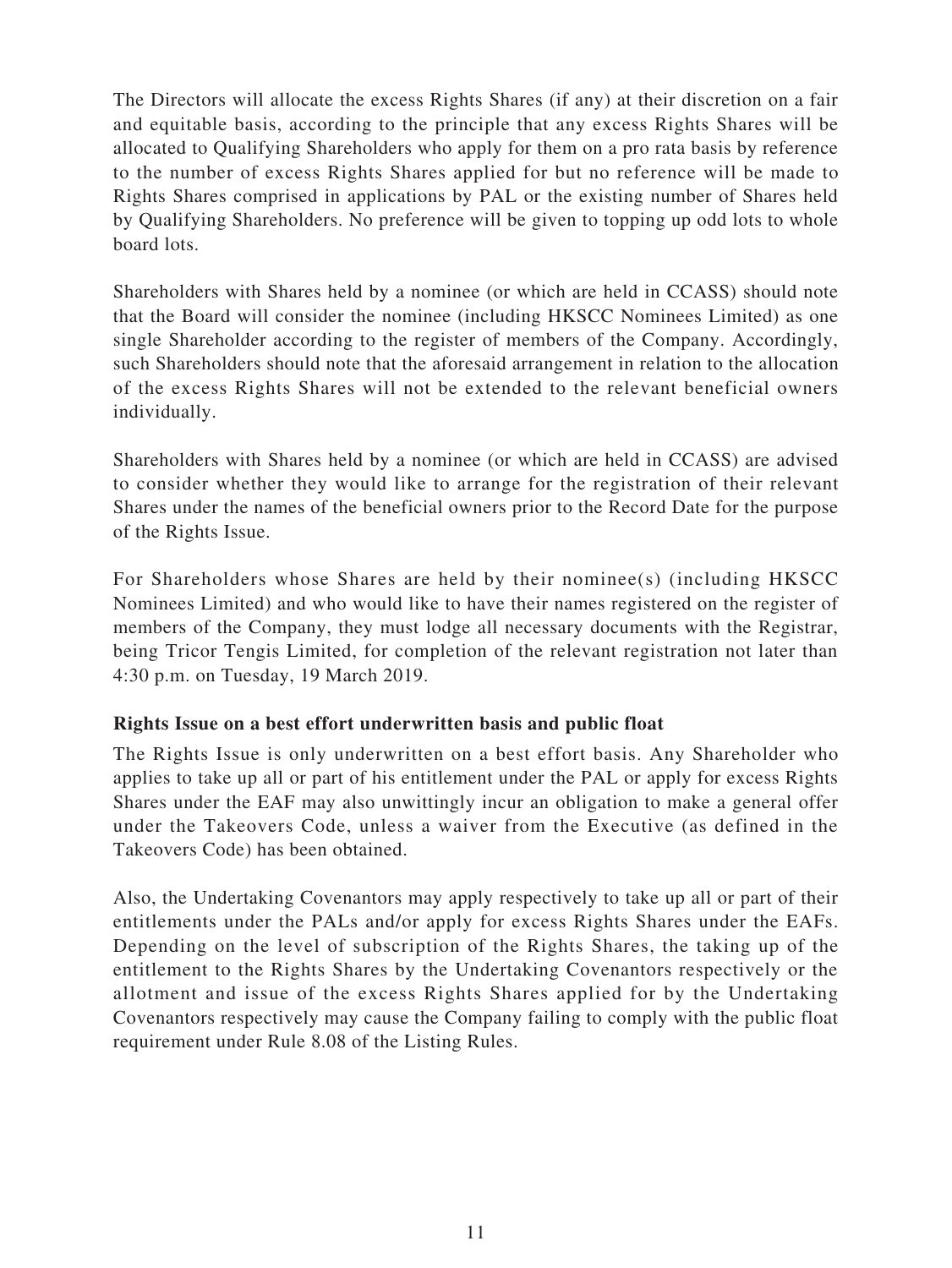Notwithstanding any terms and conditions of the PALs as may be lodged by the Undertaking Covenantors, the Undertaking Covenantors will respectively waive the right of taking up the Waived Pro Rata Entitlement Shares such that the number of Rights Shares (rounded up to the nearest integral multiples of a board lot) to be allotted and issued to them will not result in either (i) incurring a GO obligation by any one of the Undertaking Covenantors; or (ii) the Company failing to comply with the Public Float Requirement (as the case may be) and the Company shall be entitled to allot and issue such number of Rights Shares taken up or applied by the Undertaking Covenantors less the Waived Pro Rata Entitlement Shares to the Undertaking Covenantors respectively. The Waived Pro Rata Entitlement Shares will be made available to meet excess applications on EAFs by other Qualifying Shareholders.

Notwithstanding any terms and conditions of the EAFs as may be submitted by the Undertaking Covenantors, the Undertaking Covenantors will respectively waive the right of taking up the Waived Excess Shares such that the number of excess Rights Shares (rounded up to the nearest integral multiples of a board lot) to be allotted and issued to them will not result in either (i) incurring a GO obligation by any one of the Undertaking Covenantors; or (ii) the Company failing to comply with the Public Float Requirement (as the case may be) and the Company shall be entitled to allot and issue the excess Rights Shares allocated to the Undertaking Covenantors upon fair and equitable basis as described in the section headed "Proposed Rights Issue – Application for excess Rights Shares" in this announcement less the Waived Excess Shares to the Undertaking Covenantors respectively. The Waived Excess Shares will be made available to meet excess applications on EAFs by other Qualifying Shareholders.

#### **Application for listing**

The Company will apply to the Listing Committee of the Stock Exchange for the listing of, and permission to deal in, the Rights Shares, in both their nil-paid and fully-paid forms. The nil-paid and fully-paid Rights Shares are expected to have the same board lot size as the Shares, i.e. 20,000 Shares in one board lot. No part of the securities of the Company is listed or dealt in or on which listing or permission to deal is being or is proposed to be sought on any other stock exchange.

Subject to the granting of the listing of, and permission to deal in, the Rights Shares in both their nil-paid and fully-paid forms on the Stock Exchange as well as compliance with the stock admission requirements of HKSCC, the Rights Shares in both their nil-paid and fully-paid forms will be accepted as eligible securities by HKSCC for deposit, clearance and settlement in CCASS with effect from the respective commencement dates of dealings in the Rights Shares in both their nil-paid and fully-paid forms on the Stock Exchange or such other dates as determined by HKSCC. Settlement of transactions between participants of the Stock Exchange on any trading day is required to take place in CCASS on the second trading day thereafter. All activities under CCASS are subject to the General Rules of CCASS and CCASS Operational Procedures in effect from time to time. Shareholders should seek advice from their stockbroker or other professional adviser for details of those settlement arrangements and how such arrangements will affect their rights and interests.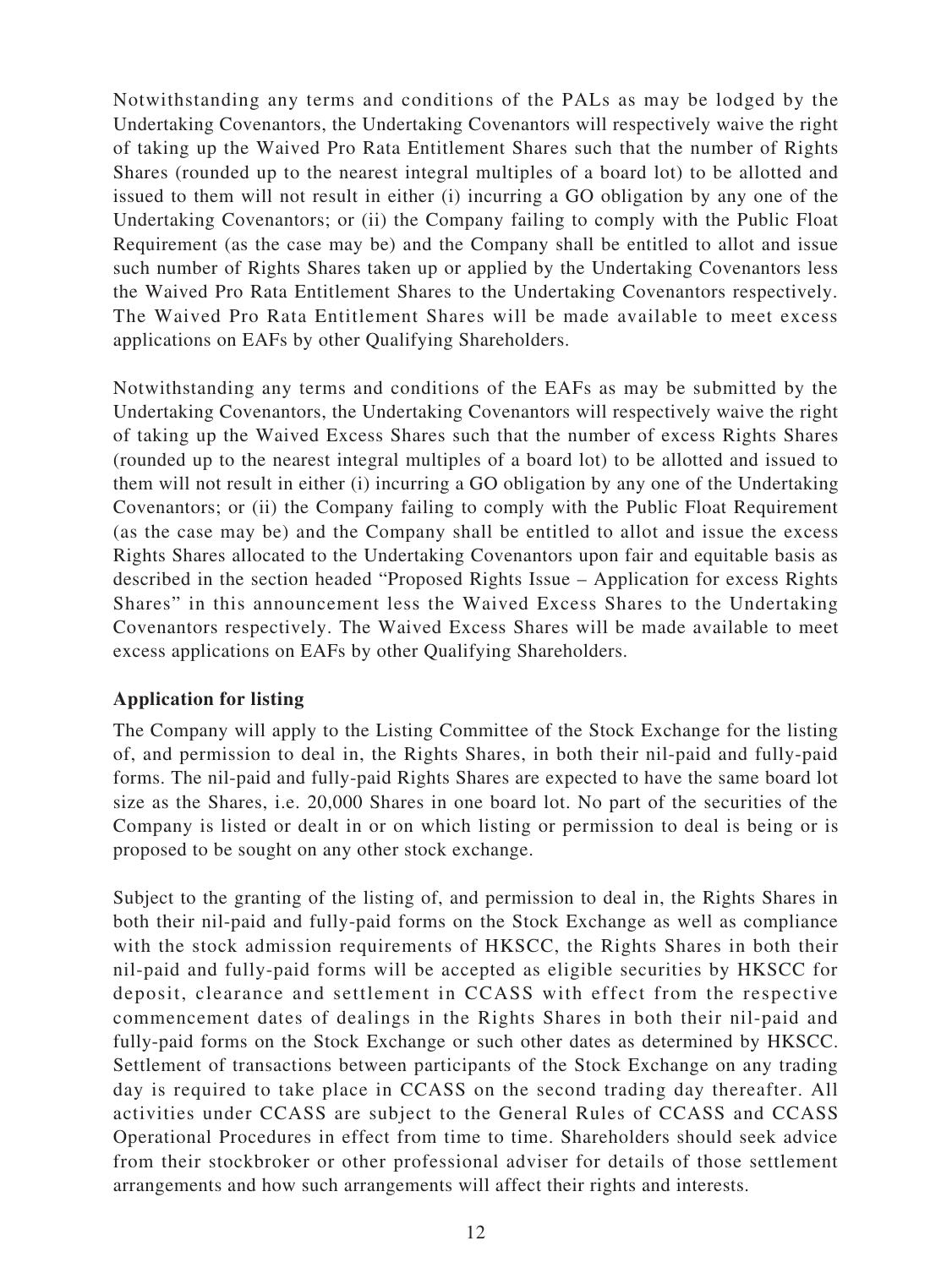Dealings in the Rights Shares in both their nil-paid and fully-paid forms which are registered in the branch register of members of the Company in Hong Kong will be subject to the payment of stamp duty and any other applicable fees and charges in Hong Kong.

# **THE UNDERWRITING AGREEMENT**

The Board is pleased to announce that on 28 February 2019 (after trading hours), the Company entered into the Underwriting Agreement with the Underwriter. Further details of the Underwriting Agreement are set out below:

| Date                                                                      |                | 28 February 2019 (after trading hours)                                                                                                                                                                                                                                                                                                                                   |
|---------------------------------------------------------------------------|----------------|--------------------------------------------------------------------------------------------------------------------------------------------------------------------------------------------------------------------------------------------------------------------------------------------------------------------------------------------------------------------------|
| Underwriter                                                               | ÷              | Lego Securities Limited, a corporation licensed to<br>carry out type 1 (dealing in securities) regulated<br>activities under the SFO and its ordinary course of<br>business includes securities brokerage and<br>underwriting and placement of securities. As at the<br>date hereof, it is independent of and not connected<br>with the Company or its connected persons |
| Total number of Rights<br>Shares being underwritten<br>by the Underwriter | $\ddot{\cdot}$ | The Underwriter has agreed to subscribe for, or<br>procure the subscription for the Underwritten<br>Shares not taken up (other than the Committed<br>Shares) on a best effort basis                                                                                                                                                                                      |
| Commission                                                                |                | 1.5% of the aggregate subscription amount in<br>respect of the Rights Shares actually subscribed<br>for through the Underwriter and/or its<br>sub-underwriters                                                                                                                                                                                                           |

The Rights Issue is underwritten by the Underwriter on a best effort basis on the terms of the Underwriting Agreement other than all the Rights Shares that will be provisionally allotted to and which are to be taken up by the Undertaking Covenantors pursuant to the Irrevocable Undertakings on the terms and conditions set out therein.

The Board considers the terms of the Underwriting Agreement including the commission rate accord with the market practice and are fair and reasonable so far as the Company and the Shareholders are concerned.

# **Conditions of the Rights Issue and the Underwriting Agreement**

The Rights Issue and the Underwriting Agreement are conditional upon the following:

(a) the obligations of the Underwriter under the Underwriting Agreement not being terminated in accordance with the terms thereof;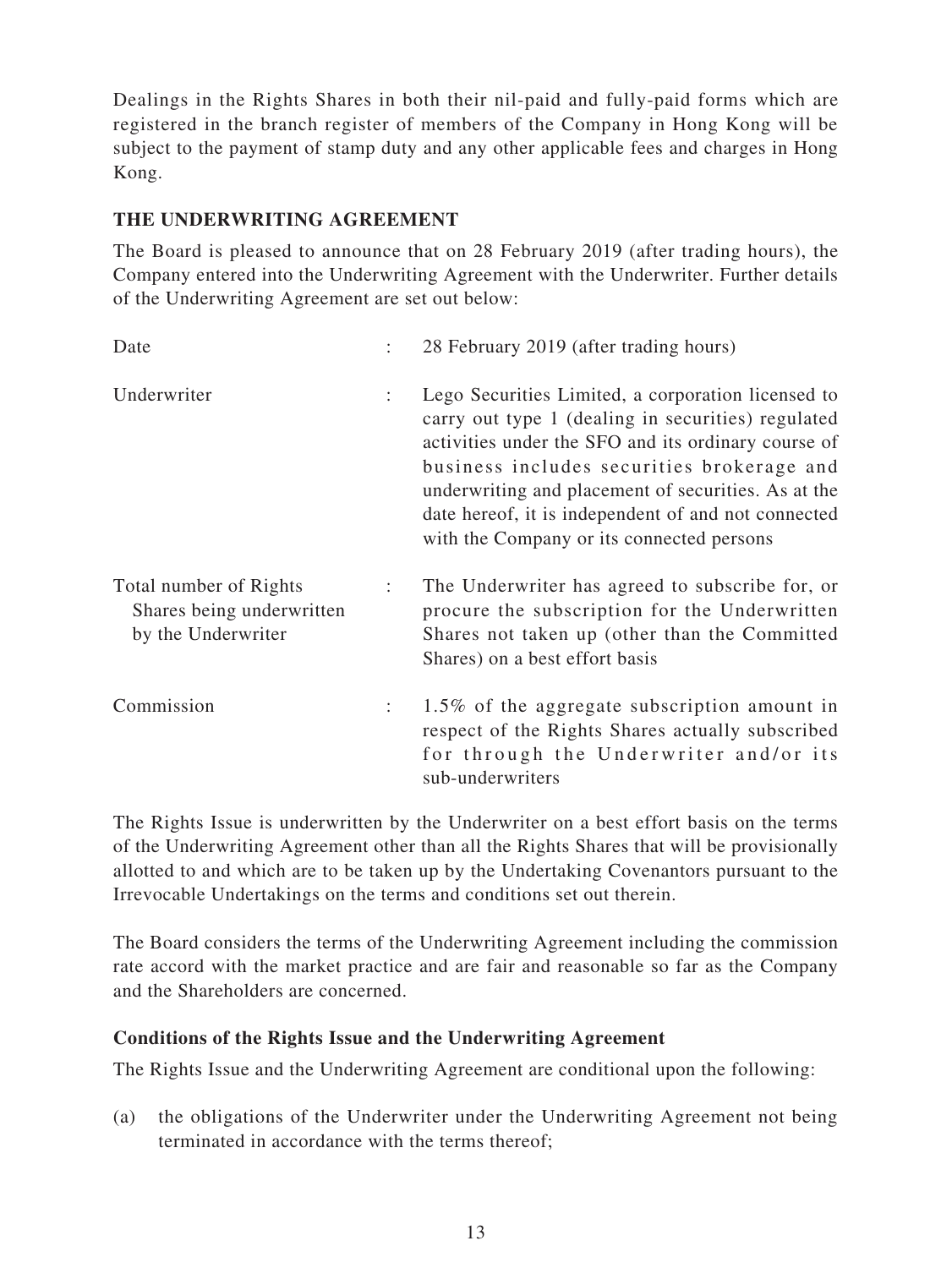- (b) the delivery to the Stock Exchange, and filing and registration with the Registrar of Companies in Hong Kong of one copy of each of the Issue Documents duly signed by two Directors (or by their agents duly authorised in writing) as having been approved by a resolution of the Directors (and all other documents required to be attached thereto) not later than the Despatch Date and in compliance with the Listing Rules, the Companies (WUMP) Ordinance and the Companies Ordinance;
- (c) the posting of the Issue Documents to the Qualifying Shareholders on the Despatch Date:
- (d) (i) the Shares remaining listed on the Stock Exchange at all times prior to the Latest Time for Termination and the current listing of the Shares not having been withdrawn or the trading of the Shares not having been suspended for a consecutive period of more than ten trading days (other than any suspension pending clearance of this announcement); and (ii) no indication being received on the Latest Time for Termination from the Stock Exchange to the effect that such listing may be withdrawn or objected to including but not limited to as a result of the Rights Issue or in connection with the terms of the Underwriting Agreement or for any other reason;
- (e) there being no breach of any provision of the Underwriting Agreement by the Company at all times prior to the Latest Time for Termination;
- (f) the representations and warranties of the Company remaining true and accurate and not misleading in all material respects at all times prior to the Latest Time for Termination; and
- (g) the Listing Committee of the Stock Exchange granting or agreeing to grant (subject to allotment) listing of and permission to deal in all the Rights Shares either unconditionally or subject to such conditions which the Company (with the approval of the Underwriter) accepts, in both nil-paid and fully-paid forms and such listing not being withdrawn or revoked.

If any of the above conditions have not been fulfilled (or in respect of conditions (a), (d)(i), (e) or (f) above waived by the Underwriter at its sole discretion) in all respects by or at the time and/or date specified therefor (or if no time or date is specified 30 June 2019), or such later time as the Underwriter may agree with the Company, or if the Underwriting Agreement shall be terminated (as described below), the obligations of the Underwriter and the Company under the Underwriting Agreement shall ipso facto cease and determine and no party shall have any claim against any other party in respect of any matter or thing arising out of or in connection with the Underwriting Agreement (save in respect of any antecedent breach of any obligation under the Underwriting Agreement and in respect of any costs, fees and other reasonable out-of-pocket expenses of the Underwriter (other than any underwriting commission) which will be borne by the Company).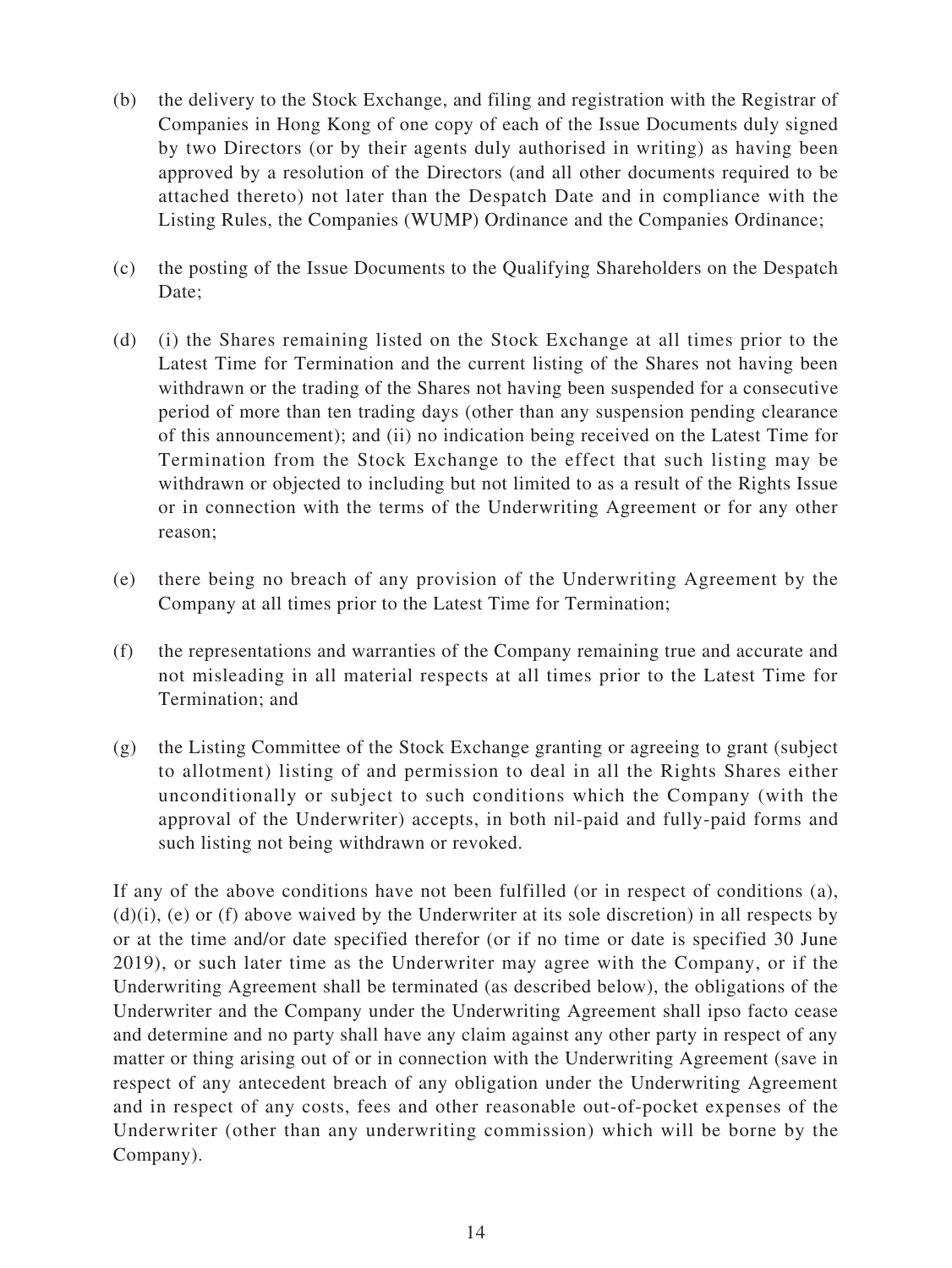# **Termination of the Underwriting Agreement**

If at any time on or before the Latest Time for Termination:

- (a) there occurs any new regulation or any change in the existing law or regulation (or the judicial interpretation thereof) or other occurrence of any nature whatsoever which may in the reasonable opinion of the Underwriter materially and adversely affect the business or the financial or trading position or prospects of the Group as a whole; or
- (b) there occurs any local, national or international event or change, whether or not forming part of a series of events or changes occurring or continuing before, or after the date hereof, of a political, military, financial, economic or other nature (whether or not ejusdem generis with any of the foregoing), or in the nature of any local, national or international outbreak or escalation of hostilities or armed conflict, or affecting local securities markets which may, in the reasonable opinion of the Underwriter, materially and adversely affect the business or the financial or trading position or prospects of the Group as a whole; or
- (c) any material adverse change in the business or in the financial or trading position of the Group as a whole; or
- (d) any material adverse change in market conditions (including, without limitation, a change in fiscal or monetary policy or foreign exchange or currency markets, suspension or restriction of trading in securities) which, in the reasonable opinion of the Underwriter, makes it inexpedient or inadvisable to proceed with the Rights Issue;

then in any such case the Underwriter may, after consultation with the Company or its advisers as the circumstances shall admit, by notice in writing to the Company on its own behalf (which may be given at any time up to the Latest Time for Termination) rescind the Underwriting Agreement.

Upon rescission of the Underwriting Agreement by the Underwriter, all liabilities of the parties to the Underwriting Agreement will cease and determine and no party will have any claim against any other party in respect of any matter or thing arising out of or in connection with the Underwriting Agreement (save in respect of any antecedent breach of any obligation under the Underwriting Agreement and in respect of any costs, fees and other reasonable out-of-pocket expenses of the Underwriters (other than any underwriting commission) which will be borne by the Company).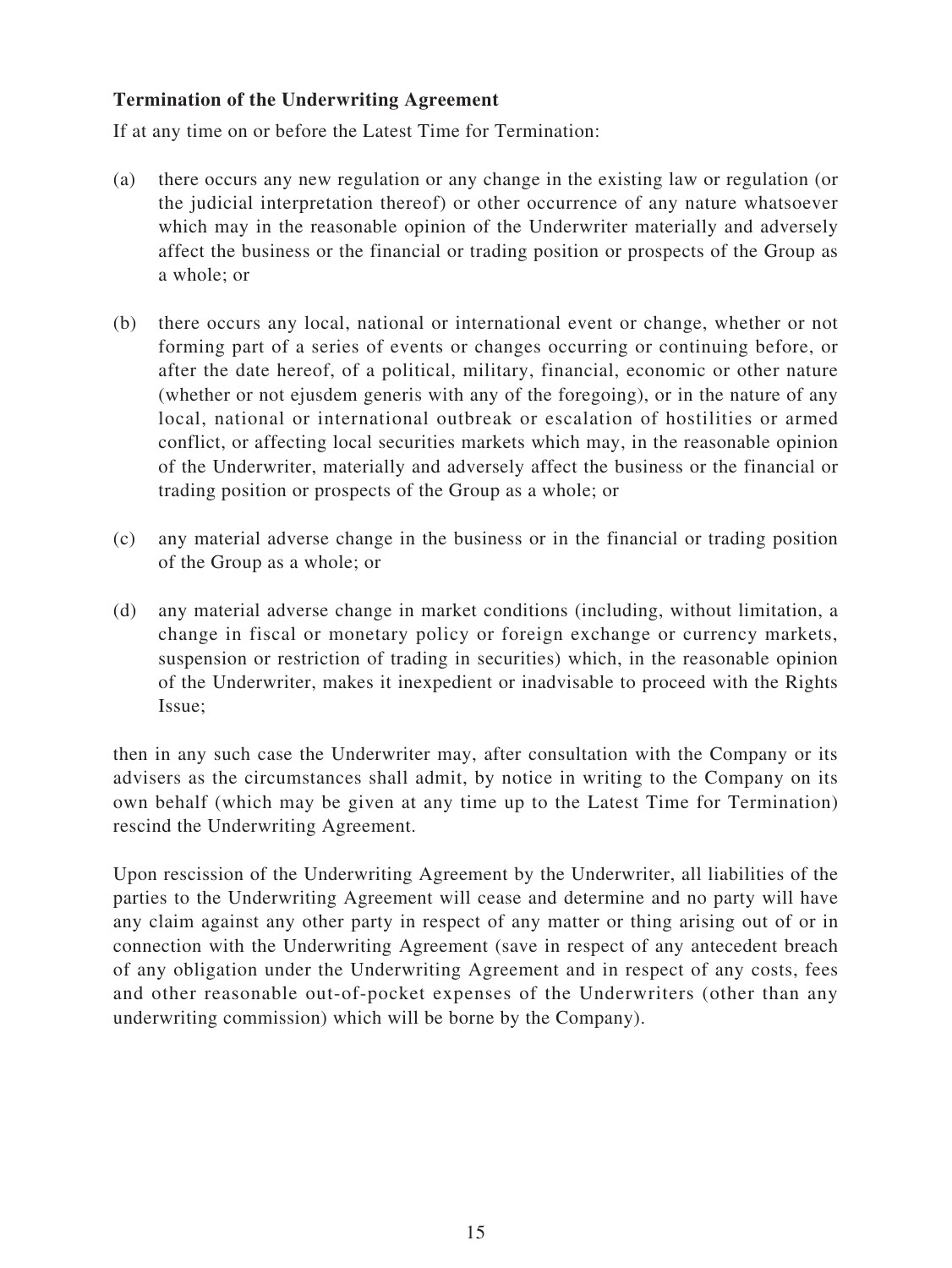# **Expected Timetable for the Rights Issue**

The expected timetable for the Rights Issue and the associated trading arrangement is set out below:

# **Event**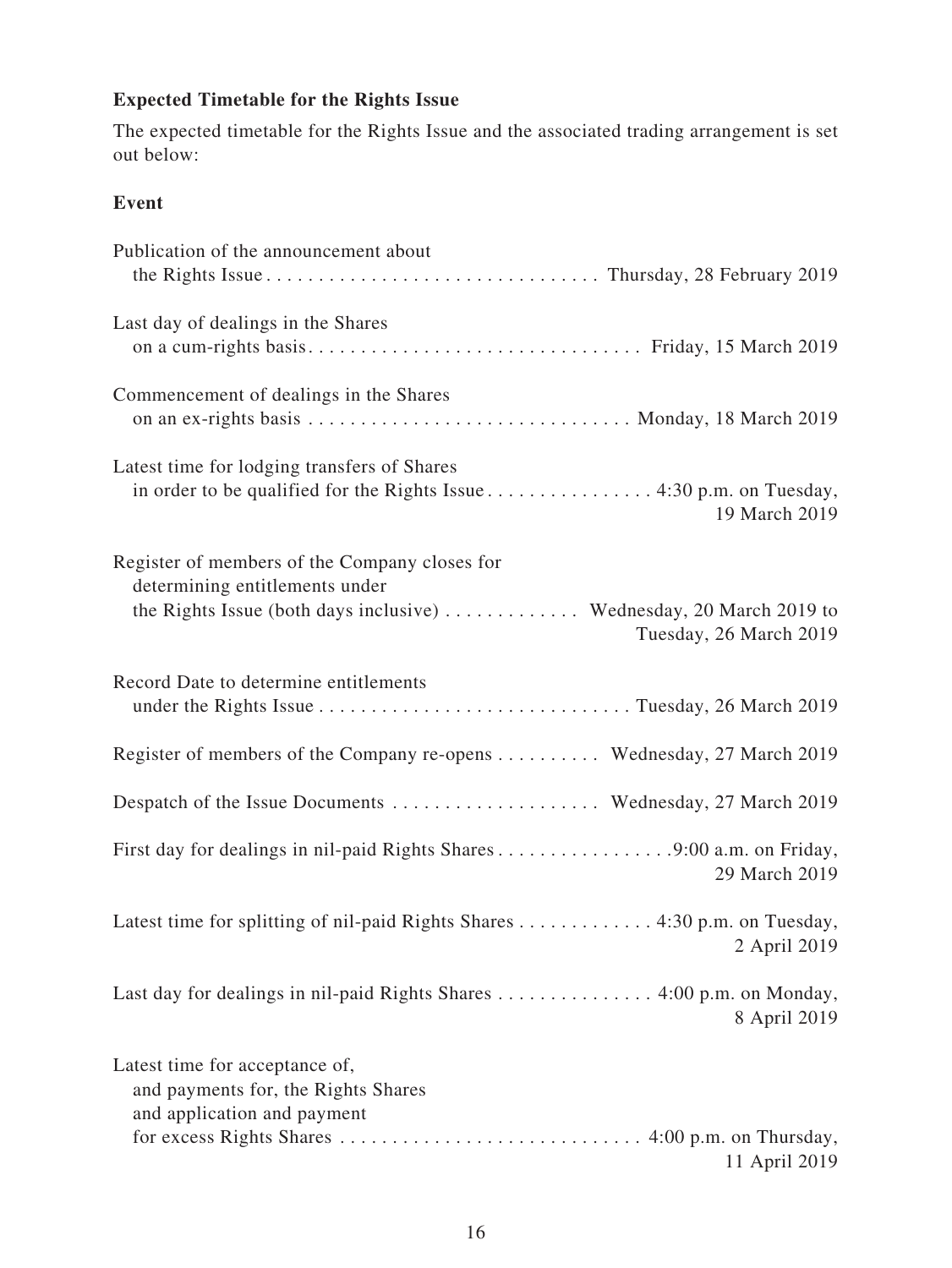| Latest time for the termination of               |
|--------------------------------------------------|
| the Underwriting Agreement and for the           |
|                                                  |
| 12 April 2019                                    |
| Announcement of results of the Rights Issue      |
| to be published on the respective websites of    |
|                                                  |
| Share certificates for fully-paid                |
| Rights Shares to be postedTuesday, 23 April 2019 |
| Refund cheques for wholly and                    |
| partially unsuccessful excess                    |
|                                                  |
| Dealings in fully-paid                           |
|                                                  |
| 24 April 2019                                    |

All times and dates in this announcement refer to Hong Kong local times and dates. The dates or deadlines specified in this announcement for events in the timetable for (or otherwise in relation to) the Rights Issue are indicative only and may be extended or varied by the Company and the Underwriter. The Company will notify Shareholders in the event of any changes to the expected timetable as and when appropriate.

# **Effect of bad weather on the latest time for acceptance of and payment for Rights Shares and application for excess Rights Shares**

The latest time for acceptance of and payment for Rights Shares and application for excess Rights Shares will not take place at the time indicated above if there is a tropical cyclone warning signal number 8 or above, or a "black" rainstorm warning:

- (i) in force in Hong Kong at any local time before 12:00 noon and no longer in force after 12:00 noon on Thursday, 11 April 2019. Instead, the latest time of acceptance of and payment for the Rights Shares and for application and payment for excess Rights Shares will be extended to 5:00 p.m. on the same Business Day; or
- (ii) in force in Hong Kong at any local time between 12:00 noon and 4:00 p.m. on Thursday, 11 April 2019. Instead, the latest time of acceptance of and payment for the Rights Shares and for application and payment for excess Rights Shares will be rescheduled to 4:00 p.m. on the following Business Day which does not have either of those warnings in force at any time between 9:00 a.m. and 4:00 p.m.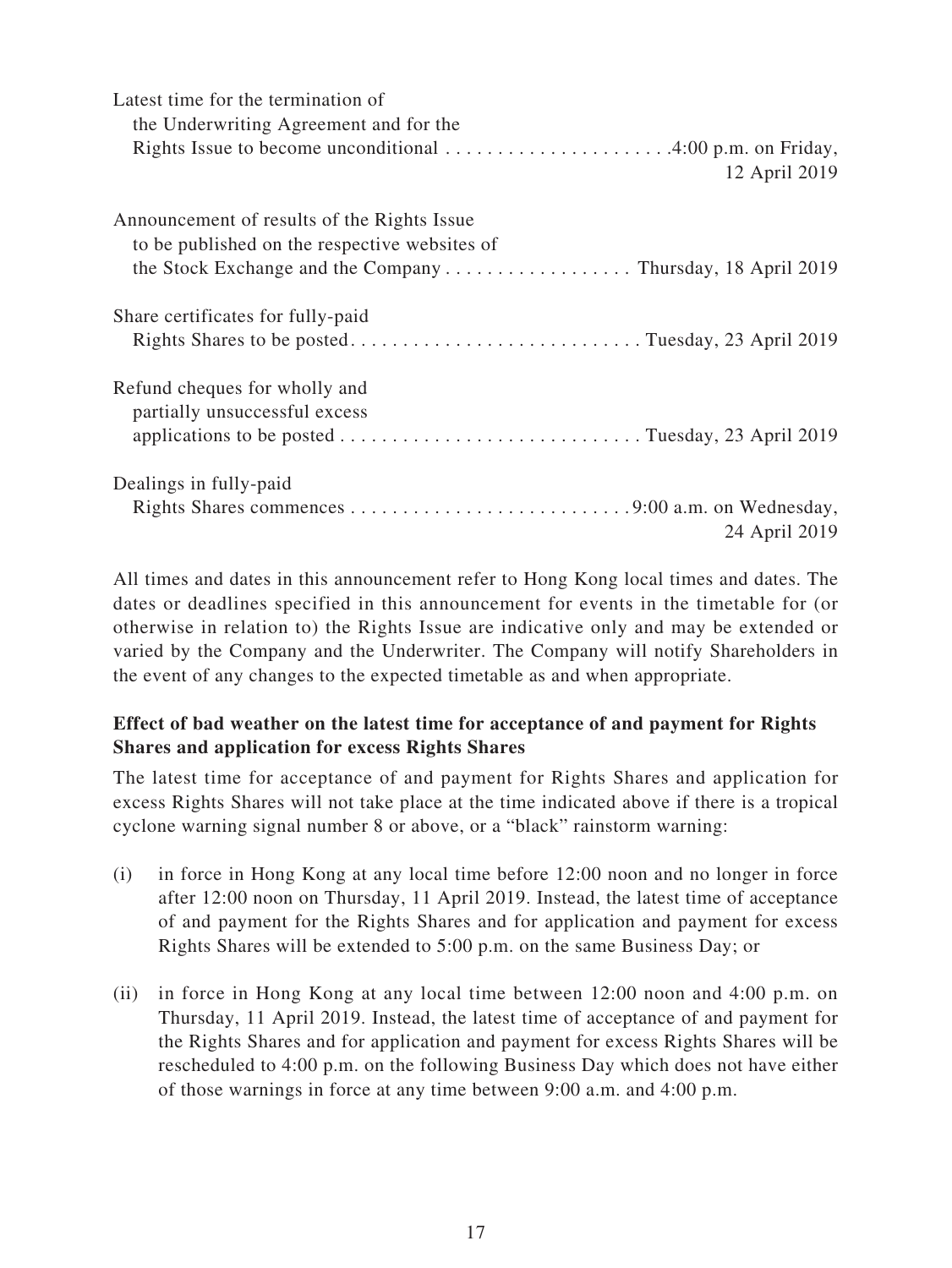If the latest time for acceptance of and payment for the Rights Shares and for application and payment for excess Rights Shares does not take place on Thursday, 11 April 2019, the dates mentioned in the paragraph headed "Expected Timetable for the Rights Issue" above may be affected. The Company will notify Shareholders by way of a separate announcement of any change to the expected timetable as soon as practicable.

# **Irrevocable Undertakings by the Undertaking Covenantors**

As of the date of this announcement, Trillion Trophy, Ever Depot and Dragon Villa hold 3,825,000,000 Shares, 2,919,161,000 Shares and 2,094,366,000 Shares, respectively, representing approximately 32.40%, 24.72% and 17.74% of the total issued Shares, respectively.

Pursuant to the respective Irrevocable Undertakings, each of the Undertaking Covenantors has provided an irrevocable and unconditional undertaking to the Company, among other things:

(i) to subscribe for the Rights Shares in the amount set out as follows:

| Trillion Trophy | 1,600,000,000 Rights Shares |
|-----------------|-----------------------------|
| Ever Depot      | 1,459,580,500 Rights Shares |
| Dragon Villa    | 1,047,183,000 Rights Shares |

- (ii) to deliver the duly completed and signed PALs and all relevant documents to the Registrar with payment therefor in accordance with the terms of the Issue Documents on or before the Acceptance Date; and
- (iii) not to sell or transfer Shares held by them in any manner before the completion of the Rights Issue.

Besides, Ever Depot and Dragon Villa have also indicated their intention in applying for excess Rights Shares, in addition to their respective Irrevocable Undertakings provided to the Company. The number of excess Rights Shares that may be allotted and issued to the Undertaking Covenantors is subject to (i) the subscription level of other Qualifying Shareholders; and (ii) the adjustment to the number of Rights Shares to be allotted and issued to them so as not to trigger any GO obligation or result in the Company failing to comply with the Public Float Requirement (as the case may be).

Other than the relationship as being fellow Shareholders, the Company is not aware of any relationship, business arrangements, transactions, agreements or understandings between (i) Trillion Trophy and its connected persons and (ii) each of Ever Depot and Dragon Villa (including their respective connected persons) in relation to the Rights Issue and its related transactions.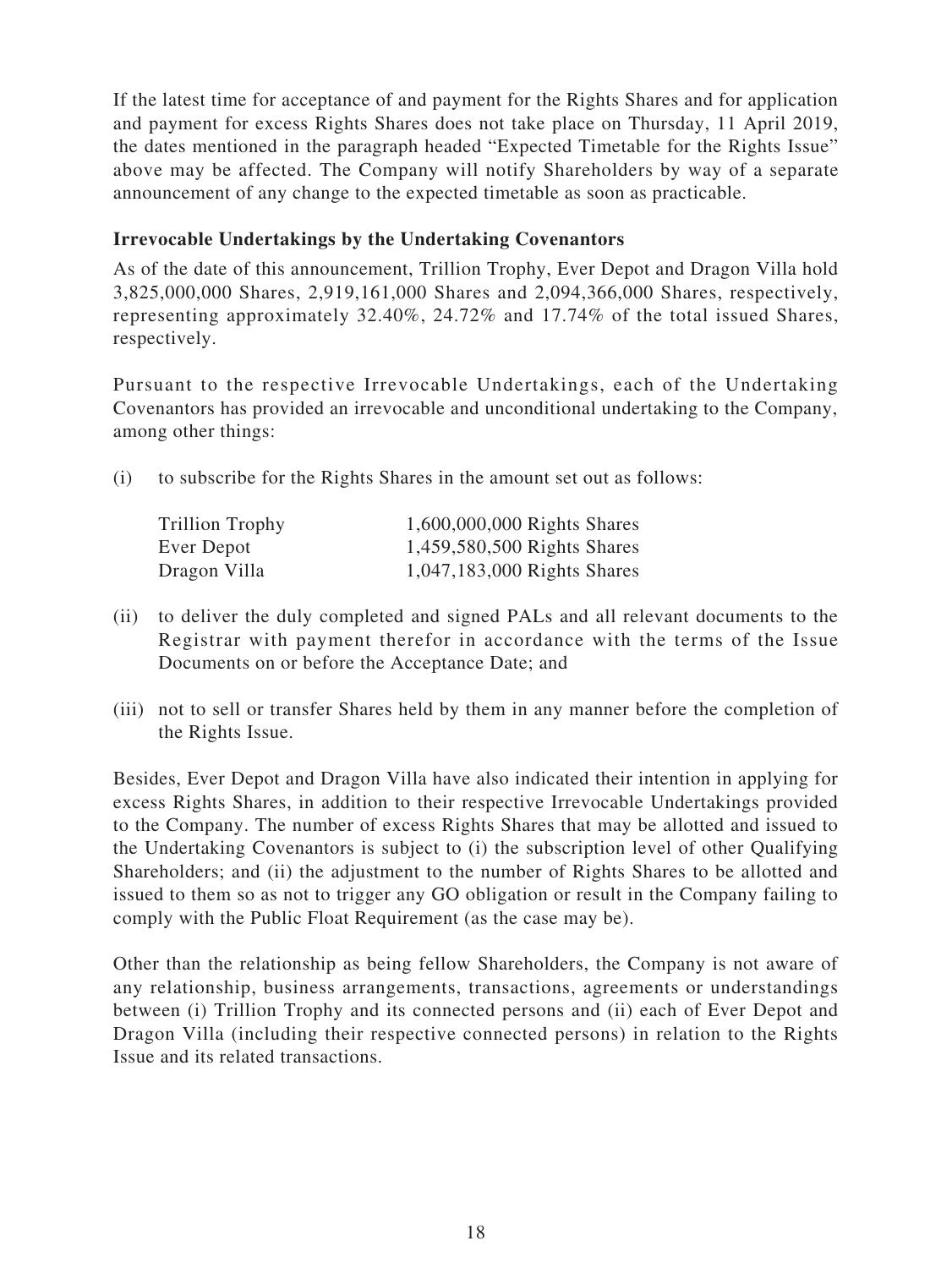# **EFFECT OF THE RIGHTS ISSUE ON SHAREHOLDINGS IN THE COMPANY**

The changes in the shareholding structure of the Company arising from the Rights Issue are as follows (assuming no Vested Option is exercised before the Record Date and there being no other changes in the number of issued share capital of the Company).

| Name of Shareholder      | As at the date of this<br>announcement |                                      | <b>Immediately</b> after<br>completion of the Rights Issue |                                      |                  |                                                                                                                                                                                                                                                    |
|--------------------------|----------------------------------------|--------------------------------------|------------------------------------------------------------|--------------------------------------|------------------|----------------------------------------------------------------------------------------------------------------------------------------------------------------------------------------------------------------------------------------------------|
|                          |                                        |                                      |                                                            | Assuming 100% taken up by the        |                  | Assuming none taken up by the<br><b>Qualifying Shareholders other</b><br>than the Undertaking Covenantors<br>pursuant to their respective<br><b>Irrevocable Undertakings and all</b><br>the Underwritten Shares were<br>subscribed for through the |
|                          |                                        |                                      |                                                            | <b>Qualifying Shareholders</b>       | Underwriter      |                                                                                                                                                                                                                                                    |
|                          |                                        | Approximate %<br>of the total issued |                                                            | Approximate % of<br>the total issued |                  | Approximate % of<br>the total issued                                                                                                                                                                                                               |
|                          | Number of Shares                       | <b>Shares</b>                        | Number of Shares                                           | <b>Shares</b>                        | Number of Shares | <b>Shares</b>                                                                                                                                                                                                                                      |
| Trillion Trophy (Note 1) | 3,825,000,000                          | 32.40%                               | 5,737,500,000                                              | 32.40%                               | 5,425,000,000    | 30.63%                                                                                                                                                                                                                                             |
| Ever Depot (Note 2)      | 2,919,161,000                          | 24.72%                               | 4,378,741,500                                              | 24.72%                               | 4,378,741,500    | 24.72%                                                                                                                                                                                                                                             |
| Dragon Villa (Note 3)    | 2,094,366,000                          | 17.74%                               | 3,141,549,000                                              | 17.74%                               | 3,141,549,000    | 17.74%                                                                                                                                                                                                                                             |
| Underwriter              |                                        |                                      |                                                            |                                      | 1,796,577,336    | 10.14%                                                                                                                                                                                                                                             |
| Other Shareholders       | 2,968,154,672                          | 25.14%                               | 4,452,232,008                                              | 25.14%                               | 2,968,154,672    | 16.76%                                                                                                                                                                                                                                             |
| Total (Note 4)           | 11,806,681,672                         | 100.00%                              | 17,710,022,508                                             | 100.00%                              | 17,710,022,508   | 100.00%                                                                                                                                                                                                                                            |

#### *Notes:*

- 1. As at the date of this announcement, Trillion Trophy directly owns approximately 32.40% of the total number of issued Shares of the Company and is wholly owned by Wealthy Associates International Limited, which is in turn wholly owned by Mr. Suen Cho Hung, Paul. Therefore, Mr. Suen Cho Hung, Paul and Wealthy Associates International Limited are taken to be interested in the number of shares held by Trillion Trophy pursuant to Part XV of the SFO.
- 2. As at the date of this announcement, Ever Depot directly owns approximately 24.72% of the total number of issued Shares of the Company and is wholly owned by Graticity Real Estate Development Co., Ltd., which is in turn wholly owned by Mr. Vong Pech. Therefore, Mr. Vong Pech and Graticity Real Estate Development Co., Ltd. are taken to be interested in the number of shares held by Ever Depot pursuant to Part XV of the SFO.
- 3. As at the date of this announcement, Dragon Villa directly owns approximately 17.74% of the total number of issued Shares of the Company and is wholly owned by Mr. Lei Sutong. Therefore, Mr. Lei Sutong is taken to be interested in the number of shares held by Dragon Villa pursuant to Part XV of the SFO.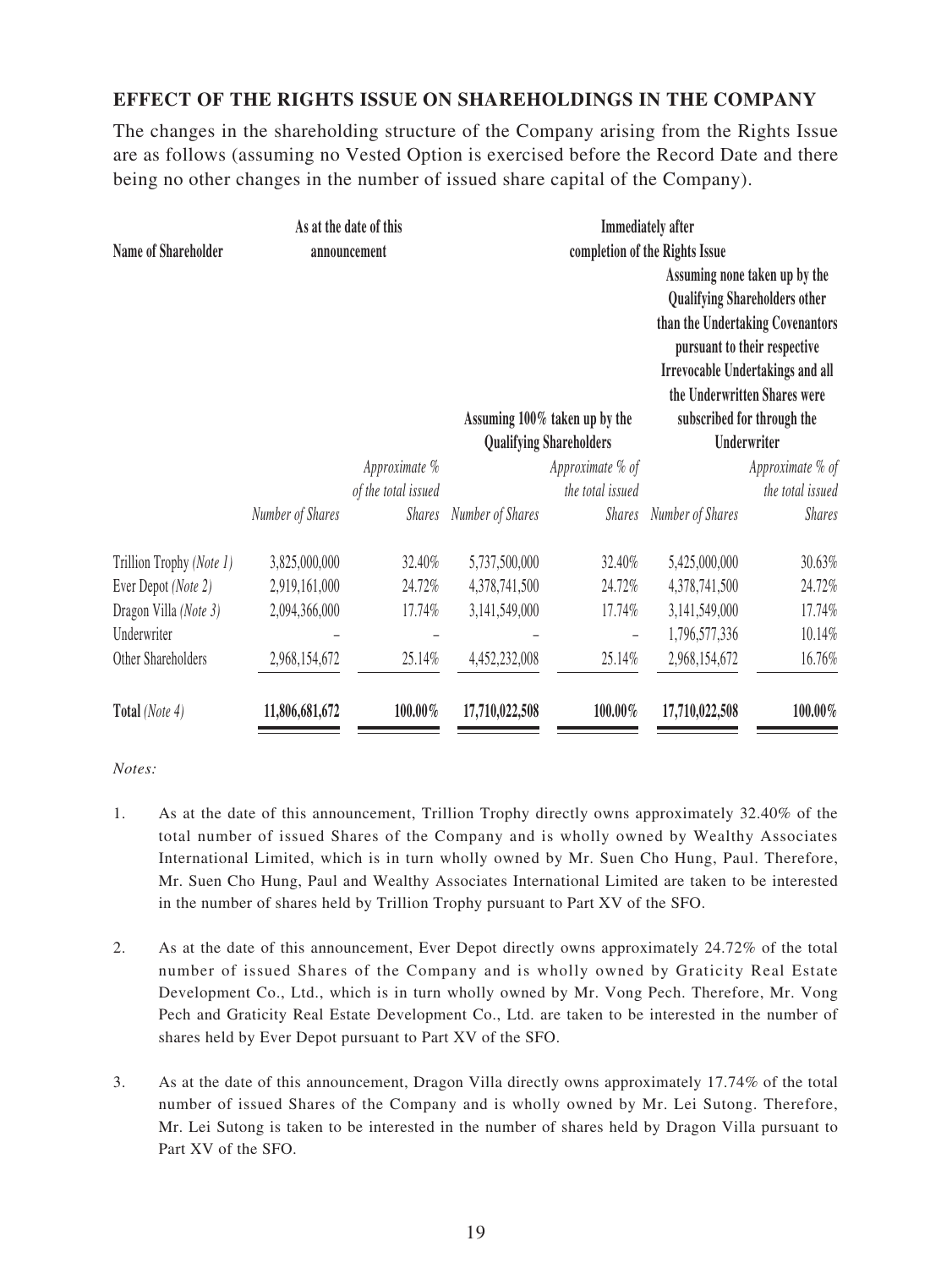4. The percentage of the Shares are rounded to the nearest two decimal places, and the total number of the percentages may not be equal to 100% due to rounding.

The changes in the shareholding structure of the Company arising from the Rights Issue are as follows (assuming all Vested Options are exercised on or before the Record Date and there being no other changes in the number of issued share capital of the Company other than the exercise of the Vested Options).

|                            |                  | <b>Assuming all Vested Options are</b><br>exercised on or before |                                                            |                                                                 |                                                                                                                                                                                                                                                                   |                  |
|----------------------------|------------------|------------------------------------------------------------------|------------------------------------------------------------|-----------------------------------------------------------------|-------------------------------------------------------------------------------------------------------------------------------------------------------------------------------------------------------------------------------------------------------------------|------------------|
| <b>Name of Shareholder</b> | the Record Date  |                                                                  | <b>Immediately</b> after<br>completion of the Rights Issue |                                                                 |                                                                                                                                                                                                                                                                   |                  |
|                            |                  |                                                                  |                                                            | Assuming 100% taken up by the<br><b>Qualifying Shareholders</b> | Assuming none taken up by the<br><b>Qualifying Shareholders other</b><br>than the Undertaking Covenantors<br>pursuant to their respective<br><b>Irrevocable Undertakings and all</b><br>the Underwritten Shares were<br>subscribed for through the<br>Underwriter |                  |
|                            |                  | Approximate %                                                    |                                                            | Approximate % of                                                |                                                                                                                                                                                                                                                                   | Approximate % of |
|                            |                  | of the total issued                                              |                                                            | the total issued                                                |                                                                                                                                                                                                                                                                   | the total issued |
|                            | Number of Shares | <b>Shares</b>                                                    | Number of Shares                                           | <b>Shares</b>                                                   | Number of Shares                                                                                                                                                                                                                                                  | <b>Shares</b>    |
| Trillion Trophy (Note 1)   | 3,825,000,000    | 32.12%                                                           | 5,737,500,000                                              | 32.12%                                                          | 5,425,000,000                                                                                                                                                                                                                                                     | 30.38%           |
| Ever Depot (Note 2)        | 2,919,161,000    | 24.52%                                                           | 4,378,741,500                                              | 24.52%                                                          | 4,378,741,500                                                                                                                                                                                                                                                     | 24.52%           |
| Dragon Villa (Note 3)      | 2,094,366,000    | 17.59%                                                           | 3,141,549,000                                              | 17.59%                                                          | 3,141,549,000                                                                                                                                                                                                                                                     | 17.59%           |
| Directors Option holder    |                  |                                                                  |                                                            |                                                                 |                                                                                                                                                                                                                                                                   |                  |
| - Mr. Zhao Wenqing         | 20,000,000       | 0.17%                                                            | 30,000,000                                                 | 0.17%                                                           | 20,000,000                                                                                                                                                                                                                                                        | 0.11%            |
| Directors Option holder    |                  |                                                                  |                                                            |                                                                 |                                                                                                                                                                                                                                                                   |                  |
| - Mr. Huang Dongfeng       | 20,000,000       | 0.17%                                                            | 30,000,000                                                 | 0.17%                                                           | 20,000,000                                                                                                                                                                                                                                                        | 0.11%            |
| Other Vested               |                  |                                                                  |                                                            |                                                                 |                                                                                                                                                                                                                                                                   |                  |
| Option holders             | 60,000,000       | 0.50%                                                            | 90,000,000                                                 | 0.50%                                                           | 60,000,000                                                                                                                                                                                                                                                        | 0.34%            |
| Underwriter                |                  |                                                                  |                                                            |                                                                 | 1,846,577,336                                                                                                                                                                                                                                                     | 10.34%           |
| Other Shareholders         | 2,968,154,672    | 24.93%                                                           | 4,452,232,008                                              | 24.93%                                                          | 2,968,154,672                                                                                                                                                                                                                                                     | 16.62%           |
| Total (Note 4)             | 11,906,681,672   | 100.00%                                                          | 17,860,022,508                                             | 100.00%                                                         | 17,860,022,508                                                                                                                                                                                                                                                    | 100.00%          |

*Notes:*

- 1. As at the date of this announcement, Trillion Trophy is wholly owned by Wealthy Associates International Limited, which is in turn wholly owned by Mr. Suen Cho Hung, Paul. Therefore, Mr. Suen Cho Hung, Paul and Wealthy Associates International Limited are taken to be interested in the number of shares held by Trillion Trophy pursuant to Part XV of the SFO.
- 2. As at the date of this announcement, Ever Depot is wholly owned by Graticity Real Estate Development Co., Ltd., which is in turn wholly owned by Mr. Vong Pech. Therefore, Mr. Vong Pech and Graticity Real Estate Development Co., Ltd. are taken to be interested in the number of shares held by Ever Depot pursuant to Part XV of the SFO.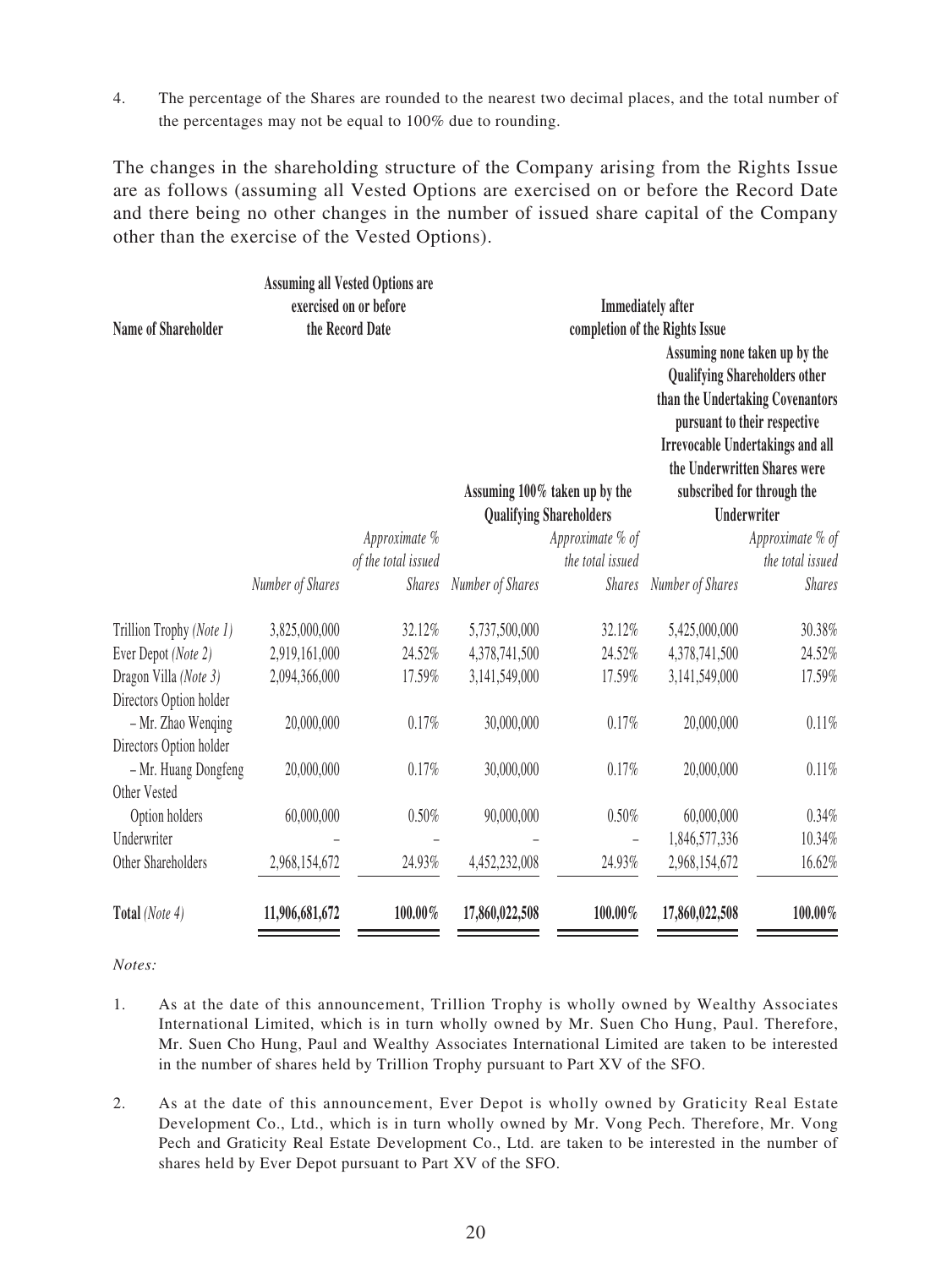- 3. As at the date of this announcement, Dragon Villa is wholly owned by Mr. Lei Sutong. Therefore, Mr. Lei Sutong is taken to be interested in the number of shares held by Dragon Villa pursuant to Part XV of the SFO.
- 4. The percentage of the Shares are rounded to the nearest two decimal places, and the total number of the percentages may not be equal to 100% due to rounding.

# **REASONS FOR RIGHTS ISSUE AND USE OF PROCEEDS OF RIGHTS ISSUE**

The Company is engaged in investment holding. The principal activities of its major subsidiaries are the operation of a professional football club in the United Kingdom and investment in properties.

Assuming full exercise of all Vested Options and full subscription under the Rights Issue, the gross proceeds from the Rights Issue will be approximately HK\$297.7 million and the estimated net proceeds of the Rights Issue will be approximately HK\$294.7 million. The net subscription price per Rights Share is expected to be approximately HK\$0.0495. The Company intends to use the net proceeds from the Rights Issue for the following:

- (i) approximately 80%, or HK\$235.8 million will be used for repayment of external debts so as to lower the gearing and finance costs of the Group; and
- (ii) approximately 20%, or HK\$58.9 million will be used as the general working capital of the Group.

In the event that there is an undersubscription of the Rights Issue, the net proceeds of the Rights Issue will be utilised in proportion to the above uses.

As disclosed in the 2018 annual report (the "2018 Annual Report") of the Company, the Group incurred a net loss of approximately HK\$437.7 million for the year ended 30 June 2018. As at 30 June 2018, the Group had (i) total debts of approximately HK\$166.0 million; (ii) bank and cash balances of approximately HK\$69.2 million; and (iii) net current liabilities of approximately HK\$67.7 million. The debt-to-equity ratio of the Group was approximately 28.5% as at 30 June 2018.

The Group had arranged further borrowings since 30 June 2018 to finance its operational funding needs in view of the continued operating loss of the Group's football club operation. As at the date of this announcement, the outstanding total debts amount of the Group was approximately HK\$411.8 million with interest rates ranging from 4.5% to 8.0% per year. Such gearing level of the Group has resulted in a prominent increase in the debt-to-equity ratio of the Group which reaches over 70% as at the date of this announcement. As evidenced by the fact that the Group was not able to conclude commercially acceptable terms with underwriters to conduct this Rights Issue on a fully underwritten basis due to the Group's financial performance and financial position, the Directors consider that the debt position of the Group is too high and may affect the future funding activities that might be carried out by the Group when necessary. Accordingly, the Group intends to raise fund and apply the net proceeds to repay its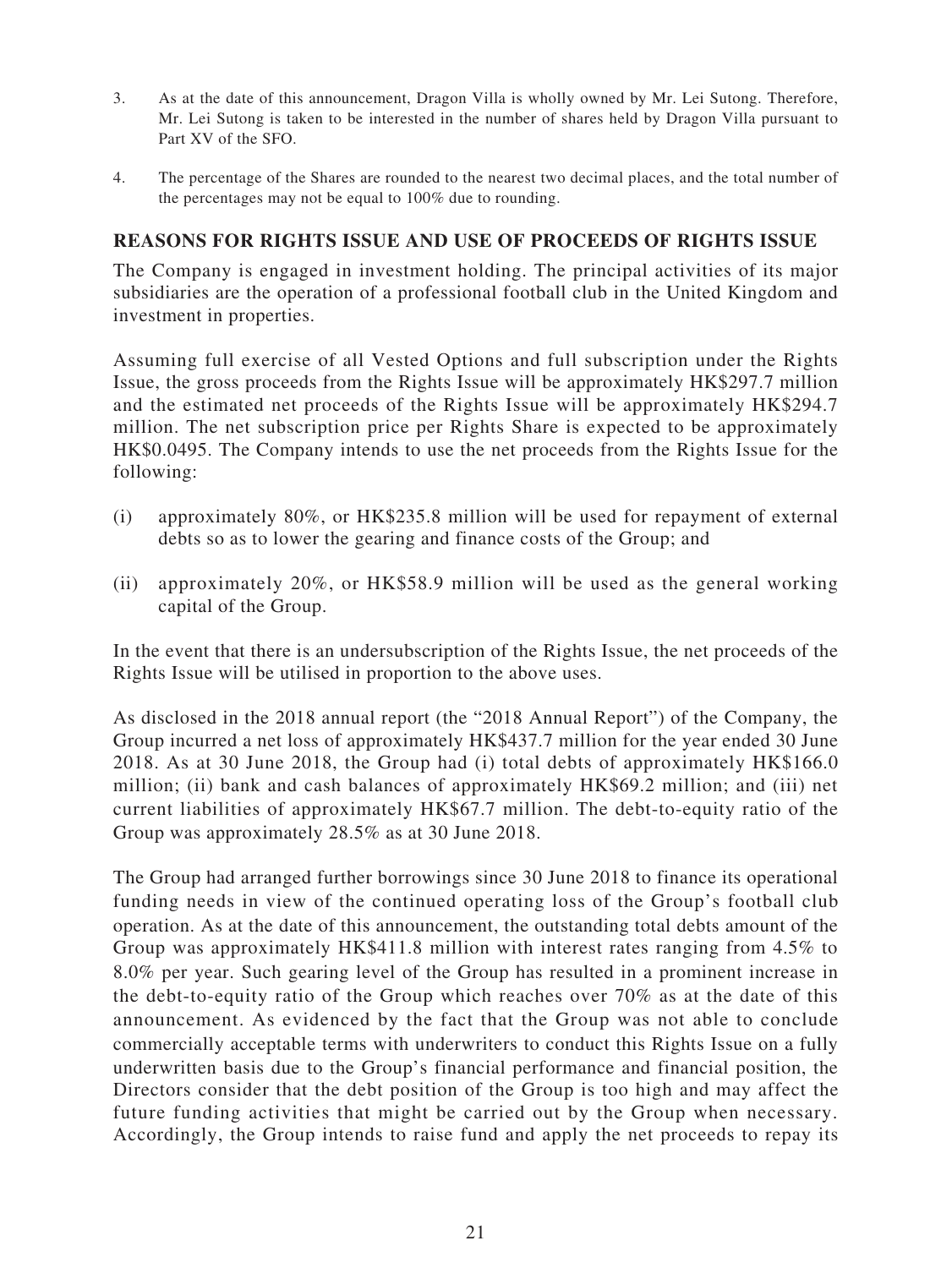existing debts so as to lower the gearing of the Group. On the other hand, the Directors also intend to lower the Group's finance costs and to improve the financial results of the Group by repayment of outstanding debt. The Group incurred finance cost of approximately HK\$19.1 million for the year ended 30 June 2018.

As further disclosed in the 2018 Annual Report, the Group recorded a net cash outflow for operating activities of approximately HK\$365.8 million (which can be translated to net operating outflow of approximately HK\$30.5 million per month), and a net decrease in cash and cash equivalents of approximately HK\$64.6 million for the year ended 30 June 2018. As at 30 June 2018, the Group had bank balances and cash of approximately HK\$69.2 million which is equivalent to less than three months of net operating cash outflow. In light of the cash position and loss-making performance of the Group, it is anticipated that the Group would require further external funding in the near future to finance its operations, which is expected to bring the gearing level and debt-to-equity ratio of the Group to a higher or even caution level by the end of the current financial year, and in turn further worsen the fund raising capability of the Company in the future. Given the financial performance of the Group, the Directors expect that improvement in the financial condition of the Group can facilitate the Group to obtain further borrowings. Therefore, the Directors intend to raise funds through the Rights Issue to improve the financial condition of the Group by lower the gearing and interest burden of the Group before the Group's gearing reaches an excessive or higher caution level.

Taking into consideration the Irrevocable Undertakings provided by the Undertaking Covenantors to subscribe for a total of 4,106,763,500 Rights Shares, representing gross proceeds of approximately HK\$205.3 million based on the Subscription Price (subject to the adjustment to the number of Rights Shares to be allotted and issued to them so as not to trigger any GO obligation or result in the Company failing to comply with the Public Float Requirement (as the case may be)), the Directors are of the view that the Rights Issue can serve the intended purpose of repaying part of the Company's external debts so as to lower the gearing and finance costs of the Group.

Further, given the low cash level of the Group as aforesaid, the Directors also intend to apply the net proceeds from the Rights Issue to replenish the general working capital of the Group. The net proceeds allocated to the general working capital from the Rights Issue is equivalent to around two months of net operating cashflow based on the Group's performance for the year ended 30 June 2018.

The Company had considered other fund-raising alternatives available to the Group, including debt financing such as bank borrowings, and other equity financing such as placing or subscription of new Shares.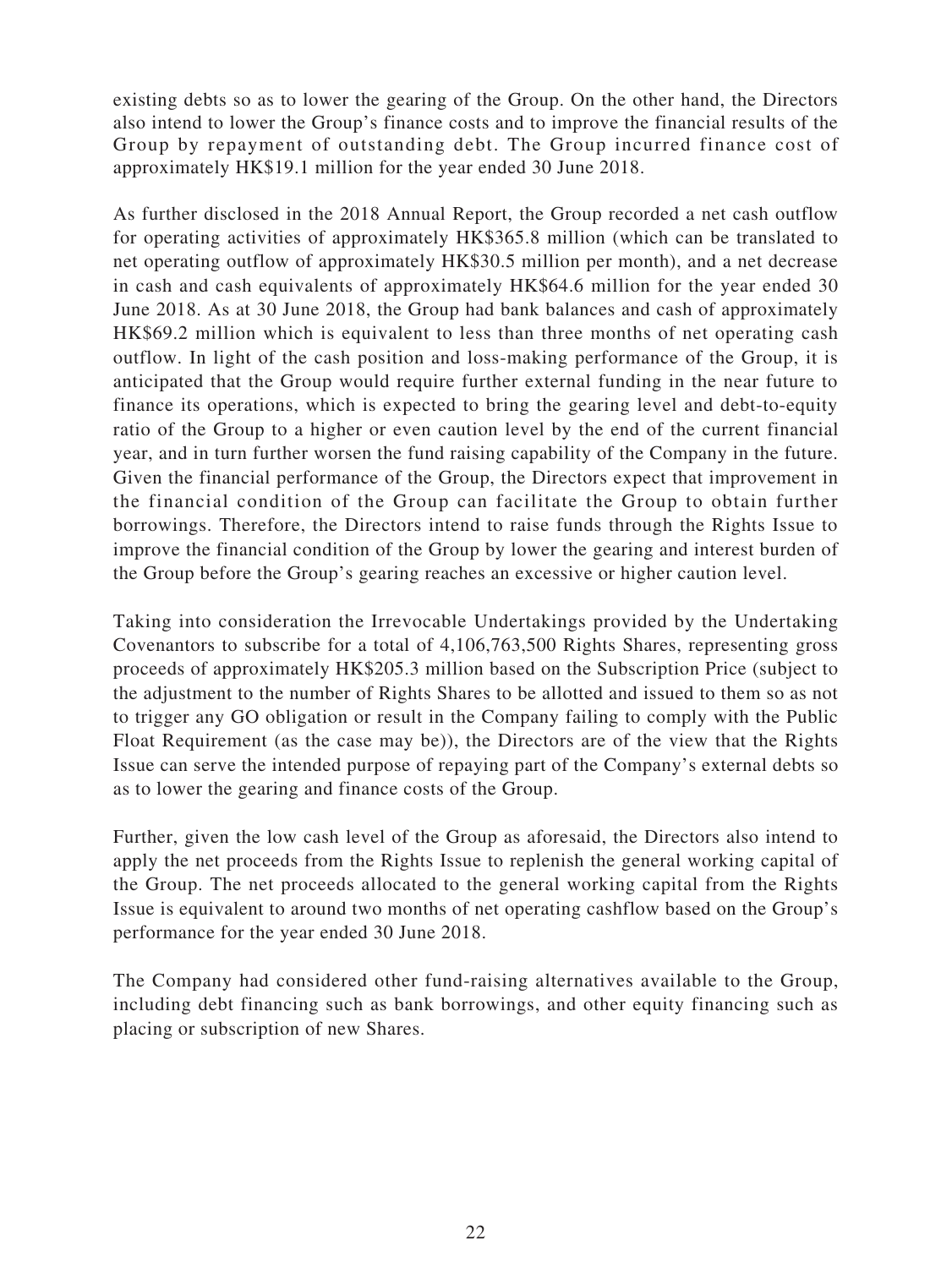The Company is of the view that debt financing will result in additional interest burden and will further increase the gearing of the Group which is not beneficial to the Group given that the Group incurred a net loss for the year ended 30 June 2018 and was at a net current liabilities position as at 30 June 2018. The Board considers that to finance the funding needs of the Group in the form of equity is a better alternative. Amongst the equity financing methods, placing or subscription of new Shares would dilute the shareholding of the existing Shareholders without giving the chance to the existing Shareholders to participate. In the contrary, the Rights Issue will enable the Group to strengthen its capital base and to enhance its financial position without increasing its debt or finance costs. Since the Rights Issue will allow the Qualifying Shareholders to maintain their proportional shareholdings in the Company, the Board considers that raising capital through the Rights Issue is in the interest of the Company and the Shareholders as a whole.

# **POSSIBLE ADJUSTMENT TO THE SHARE OPTIONS UNDER THE SHARE OPTION SCHEME**

The Rights Issue may lead to adjustments to the exercise price and/or the number of Shares to be issued upon exercise of the Share Options under the Share Option Scheme. The Company will notify the holders of such Share Options and the Shareholders by way of announcement (as and when appropriate) regarding adjustments to be made (if any) pursuant to the terms of the Share Option Scheme and such adjustment will be certified by an independent financial adviser or auditors of the Company (as the case may be).

# **FUND RAISING ACTIVITIES BY THE COMPANY DURING THE PAST 12 MONTHS**

Set out below are the fund raising activities conducted by the Company in the past 12 months immediately preceding the date of this announcement:

| Date of initial<br>announcement | <b>Fund raising</b><br>activity                                                                                                            | Net proceeds<br>raised<br>Approximate (HK\$) | Intended use<br>of proceeds                                                               | <b>Actual use</b><br>of proceeds<br>as at the date of<br>this announcement |
|---------------------------------|--------------------------------------------------------------------------------------------------------------------------------------------|----------------------------------------------|-------------------------------------------------------------------------------------------|----------------------------------------------------------------------------|
| 14 June 2018                    | Issue of<br>1,380,080,000 new<br>Shares at the<br>subscription price of<br>HK\$0.105 per<br>subscription Share<br>under general<br>mandate | 144.9 million                                | To offset an<br>equivalent amount<br>which is owed by the<br>Company to the<br>subscriber | Used as intended                                                           |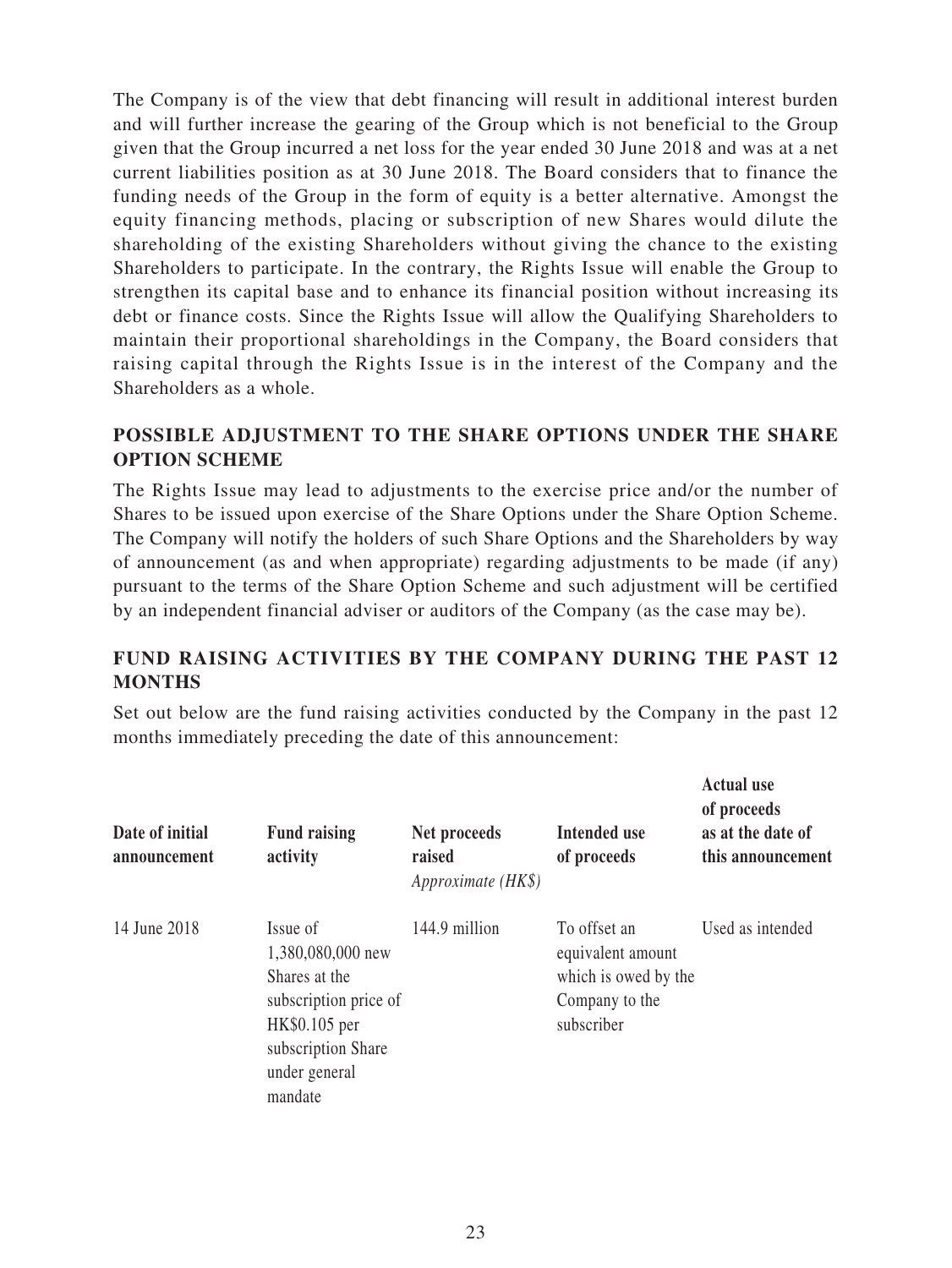| Date of initial<br>announcement | <b>Fund raising</b><br>activity                                                                                               | Net proceeds<br>raised<br>Approximate (HK\$) | <b>Intended use</b><br>of proceeds                                                                        | Actual use<br>of proceeds<br>as at the date of<br>this announcement |
|---------------------------------|-------------------------------------------------------------------------------------------------------------------------------|----------------------------------------------|-----------------------------------------------------------------------------------------------------------|---------------------------------------------------------------------|
| 28 August 2018                  | Issue of 832,610,000 84.1 million<br>new Shares at the<br>issue price of<br>HK\$0.0947 per Share<br>under specific<br>mandate |                                              | As consideration<br>shares for the<br>settlement of part of<br>the consideration for<br>a long term lease | Used as intended                                                    |

**Actual use** 

Save as disclosed above, the Company did not raise any other funds by issue of equity securities during the 12 months immediately preceding the date of this announcement.

# **GENERAL**

As the Rights Issue would not increase either the total issued Shares or the market capitalisation of the Company by more than 50%, the Rights Issue is not required to be approved by the Shareholders in a general meeting under the Listing Rules.

The Issue Documents containing further details of the Rights Issue are expected to be despatched to the Qualifying Shareholders on or around Wednesday, 27 March 2019, and the Prospectus will be despatched to the Excluded Shareholders for information purposes only to the extent permitted under the relevant laws and regulations and reasonably practicable.

# **WARNING OF THE RISKS OF DEALING IN THE SHARES AND NIL-PAID RIGHTS SHARES**

**Shareholders and potential investors of the Company should note that the Rights Issue is conditional upon, among others, the Underwriting Agreement having become unconditional and the Underwriter not having terminated the Underwriting Agreement in accordance with the terms thereof (a summary of which is set out in the sub-paragraph headed "Termination of the Underwriting Agreement" above). Accordingly, the Rights Issue may or may not proceed.**

**The Shares are expected to be dealt in on an ex-rights basis from Monday, 18 March 2019. Dealings in the Rights Shares in nil-paid form are expected to take place from Friday, 29 March 2019 to Monday, 8 April 2019 (both days inclusive). Any Shareholder or other person contemplating transferring, selling or purchasing the Shares and/or Rights Shares in their nil-paid form is advised to exercise caution when dealing in the Shares and/or the nil-paid Rights Shares.**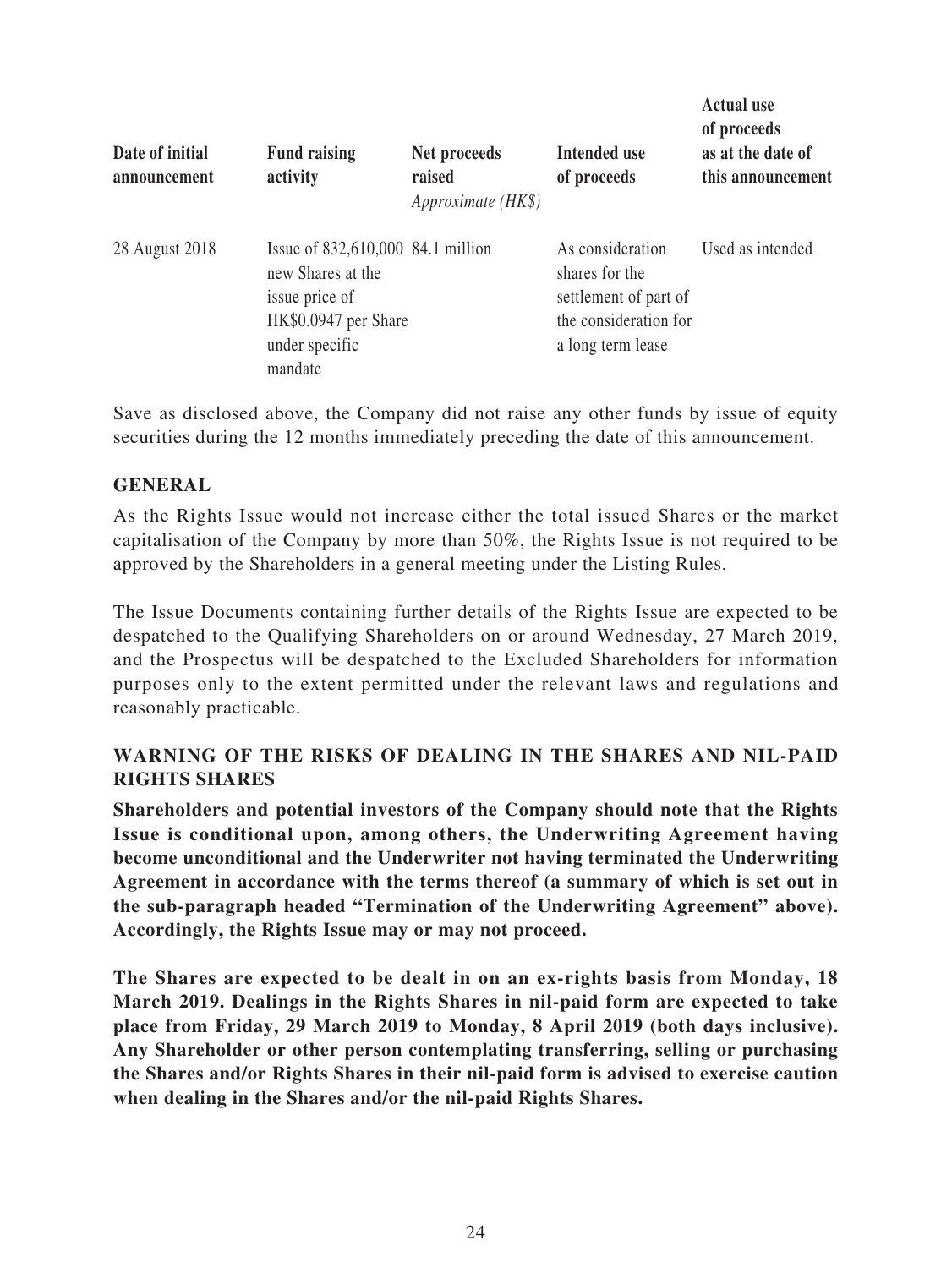**Any person who is in any doubt about his/her/its position or any action to be taken is recommended to consult his/her/its own professional adviser(s). Any Shareholder or other person dealing in the Shares or in the nil-paid Rights Shares up to the date on which all the conditions to which the Rights Issue is subject are fulfilled (and the date on which the Underwriter's right of termination of the Underwriting Agreement ceases) will accordingly bear the risk that the Rights Issue may not become unconditional or may not proceed.**

# **DEFINITIONS**

In this announcement, the following terms shall have the meanings respectively set opposite them unless the context requires otherwise:

| "Acceptance Date"               | the last date for acceptance of, and payment of, the Rights<br><b>Shares</b>                                                                                                                                                                                                                                                                                      |
|---------------------------------|-------------------------------------------------------------------------------------------------------------------------------------------------------------------------------------------------------------------------------------------------------------------------------------------------------------------------------------------------------------------|
| "Board"                         | the board of Directors                                                                                                                                                                                                                                                                                                                                            |
| "Business Day"                  | a day (other than a Saturday, Sunday, public holiday and any<br>day on which a tropical cyclone warning signal no. 8 or<br>above or a "black" rainstorm warning signal is hoisted or in<br>effect between 9:00 a.m. and 12:00 noon and is not lowered<br>or discontinued at or before 12:00 noon) on which<br>commercial banks in Hong Kong are open for business |
| "CCASS"                         | the Central Clearing and Settlement System established and<br>operated by HKSCC                                                                                                                                                                                                                                                                                   |
| "Committed Shares"              | the aggregate of 4,106,763,500 Rights Shares for which the<br>Undertaking Covenantors have undertaken to subscribe: (i)<br>as to $1,600,000,000$ Rights Shares by Trillion Trophy; (ii)as<br>to 1,459,580,500 Rights Shares by Ever Depot; and (iii) as to<br>1,047,183,000 Rights Shares by Dragon Villa                                                         |
| "Companies Law"                 | the Companies Law (Revised) of the Cayman Islands                                                                                                                                                                                                                                                                                                                 |
| "Companies Ordinance"           | The Companies Ordinance (Chapter 622 of the Laws of<br>Hong Kong), including its amendments from time to time                                                                                                                                                                                                                                                     |
| "Companies (WUMP)<br>Ordinance" | The Companies (Winding Up and Miscellaneous Provisions)<br>Ordinance (Chapter 32 of the Laws of Hong Kong),<br>including its amendments from time to time                                                                                                                                                                                                         |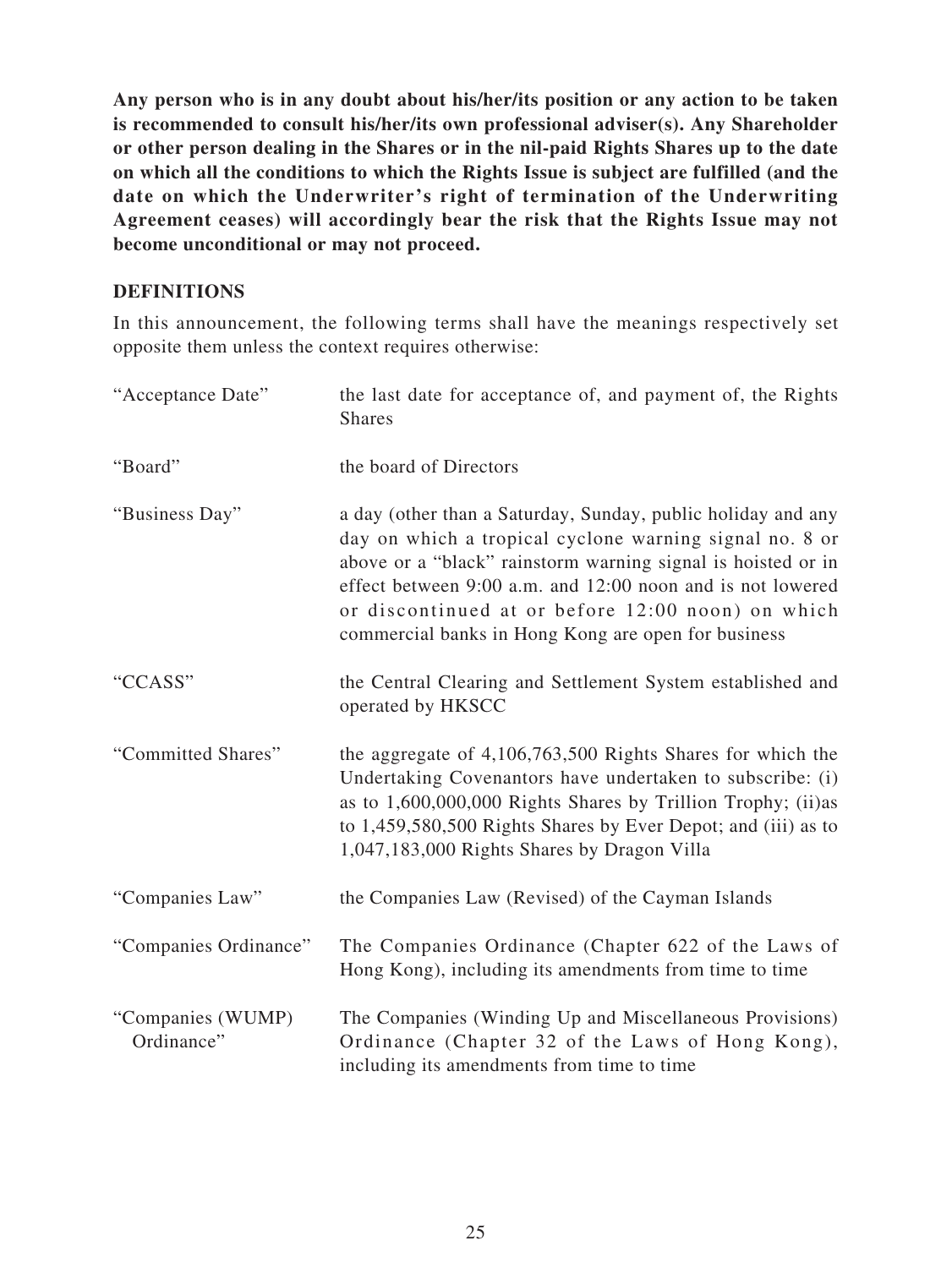| "Company"                        | Birmingham Sports Holdings Limited (伯明翰體育控股有限<br>公司) (stock code: 2309), an exempted company<br>incorporated in the Cayman Islands with limited liability and<br>whose Shares are listed on the main board of the Stock<br>Exchange                                                                                                                                         |
|----------------------------------|-----------------------------------------------------------------------------------------------------------------------------------------------------------------------------------------------------------------------------------------------------------------------------------------------------------------------------------------------------------------------------|
| "connected persons"              | has the meaning ascribed thereto under the Listing Rules                                                                                                                                                                                                                                                                                                                    |
| "controlling"<br>shareholder(s)" | has the meaning ascribed thereto under the Listing Rules                                                                                                                                                                                                                                                                                                                    |
| "Despatch Date"                  | Wednesday, 27 March 2019, being the expected date of<br>despatch of the Issue Documents (or such later date as may<br>be agreed between the Company and the Underwriter)                                                                                                                                                                                                    |
| "Director(s)"                    | the director(s) of the Company                                                                                                                                                                                                                                                                                                                                              |
| "Directors Option(s)"            | outstanding and vested options to subscribe for an aggregate<br>of 40,000,000 Shares granted to the relevant Directors<br>pursuant to the Share Option Scheme                                                                                                                                                                                                               |
| "Dragon Villa"                   | Dragon Villa Limited, a substantial shareholder holding<br>approximately 17.74% of the total number of issued Shares<br>of the Company as at the date of this announcement                                                                                                                                                                                                  |
| "EAF $(s)$ "                     | the excess application form(s) for application for excess<br>Rights Shares proposed to be issued to the Qualifying<br>Shareholders in connection with the Rights Issue                                                                                                                                                                                                      |
| "Ever Depot"                     | Ever Depot Limited, a substantial shareholder holding<br>approximately 24.72% of the total number of issued Shares<br>of the Company as at the date of this announcement                                                                                                                                                                                                    |
| "Excluded Shareholders"          | the Overseas Shareholders in respect of whom the Board,<br>after making relevant enquiries, considers it necessary or<br>expedient not to offer the Rights Shares to such Overseas<br>Shareholder(s) on account either of legal restrictions under<br>the laws of the relevant place or the requirements of the<br>relevant regulatory body or stock exchange in that place |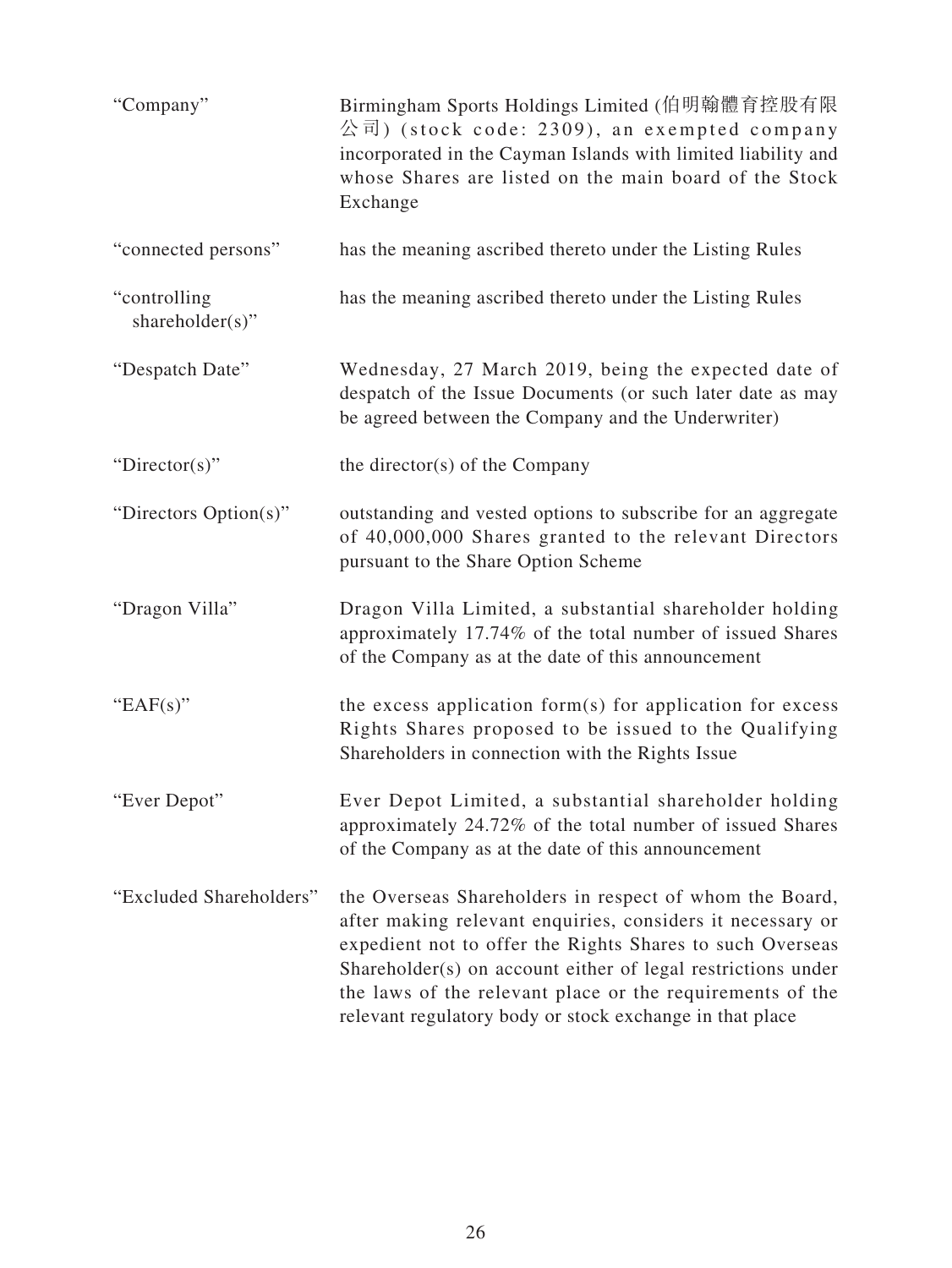| "GO obligation"                     | the obligation to make a general offer under the Takeovers<br>Code                                                                                                                                                             |
|-------------------------------------|--------------------------------------------------------------------------------------------------------------------------------------------------------------------------------------------------------------------------------|
| "Group"                             | the Company and its subsidiaries                                                                                                                                                                                               |
| "HK\$"                              | Hong Kong dollars, the lawful currency of Hong Kong                                                                                                                                                                            |
| "HKSCC"                             | Hong Kong Securities Clearing Company Limited                                                                                                                                                                                  |
| "Hong Kong"                         | the Hong Kong Special Administrative Region of the<br>People's Republic of China                                                                                                                                               |
| "Irrevocable<br>Undertaking $(s)$ " | each of the irrevocable undertakings dated 28 February 2019<br>given by each of the Undertaking Covenantors                                                                                                                    |
| "Issue Documents"                   | the Prospectus, the PAL and the EAF proposed to be<br>despatched to the Qualifying Shareholders on the Despatch<br>Date and any such supplementary prospectus to be<br>despatched to the Qualifying Shareholders (if required) |
| "Last Trading Day"                  | 28 February 2019, being the last trading day for the Shares<br>on the Stock Exchange before the release of this<br>announcement                                                                                                |
| "Latest Time for<br>Termination"    | 4:00 p.m. on the first Business Day following the Acceptance<br>Date, being the latest time for the termination of the<br><b>Underwriting Agreement</b>                                                                        |
| "Listing Committee"                 | has the meaning ascribed thereto under the Listing Rules                                                                                                                                                                       |
| "Listing Rules"                     | the Rules Governing the Listing of Securities on the Stock<br>Exchange                                                                                                                                                         |
| "Overseas Shareholders"             | the Shareholders whose addresses as shown in the register of<br>members of the Company on the Record Date are not situated<br>in Hong Kong                                                                                     |
| " $PAL(s)$ "                        | the provisional allotment letter(s) for the Rights Shares to be<br>issued to the Qualifying Shareholders in respect of their<br>entitlements under the Rights Issue                                                            |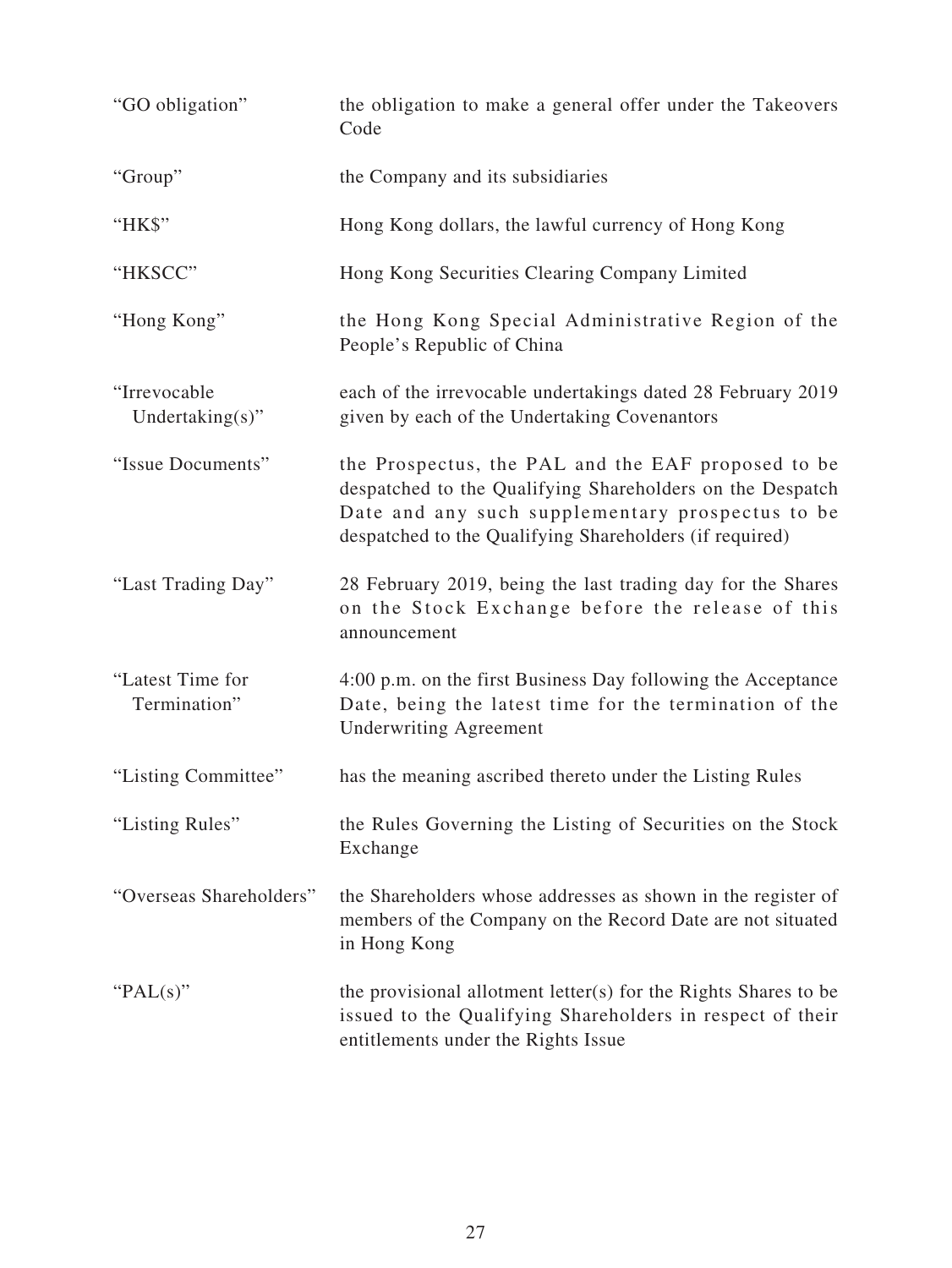| "Prospectus"                   | the prospectus to be issued by the Company relating to<br><b>Rights Issue</b>                                                                                                                                                              |
|--------------------------------|--------------------------------------------------------------------------------------------------------------------------------------------------------------------------------------------------------------------------------------------|
| "Public Float"<br>Requirement" | the public float requirement under Rule 8.08 of the Listing<br>Rules                                                                                                                                                                       |
| "Qualifying"<br>Shareholders"  | Shareholders, whose names appear on the register of<br>members of the Company on the Record Date, other than the<br><b>Excluded Shareholders</b>                                                                                           |
| "Record Date"                  | Tuesday, 26 March 2019, being the date by reference to<br>which entitlements of the Shareholders to participate in the<br>Rights Issue will be determined (or such other date as the<br>Underwriter may agree in writing with the Company) |
| "Registrar"                    | Tricor Tengis Limited, at Level 22, Hopewell Centre, 183<br>Queen's Road East, Hong Kong, the Company's Hong Kong<br>branch share registrar and transfer office                                                                            |
| "Rights Issue"                 | the proposed issue by way of rights of Rights Shares in the<br>proportion of one (1) Rights Share for every two (2) existing<br>Shares held on the Record Date at the Subscription Price                                                   |
| "Rights Share(s)"              | up to 5,953,340,836 Shares to be allotted and issued under<br>the Rights Issue                                                                                                                                                             |
| "SFO"                          | the Securities and Futures Ordinance (Chapter 571 of the<br>Laws of Hong Kong), including its amendments from time to<br>time                                                                                                              |
| "Share Option(s)"              | a right to subscribe for Shares pursuant to the Share Option<br>Scheme or any share option granted thereunder                                                                                                                              |
| "Share Option Scheme"          | the share option scheme adopted by the Company on 30<br>December 2016                                                                                                                                                                      |
| "Share $(s)$ "                 | ordinary share(s) of $HK$0.01$ each in the share capital of the<br>Company                                                                                                                                                                 |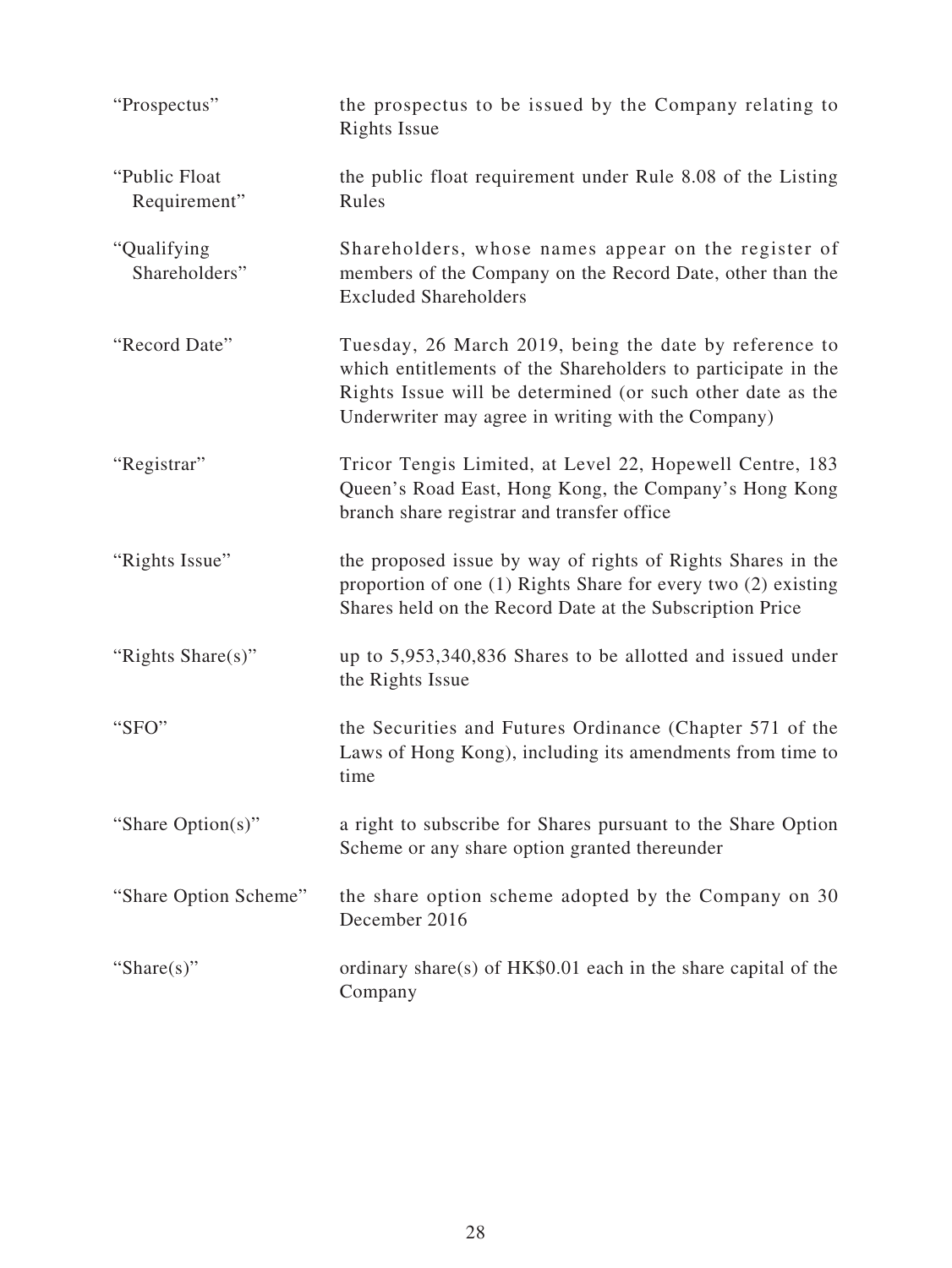| "Shareholder(s)"                | $holder(s)$ of the Share(s)                                                                                                                                                                                                                                                                                       |
|---------------------------------|-------------------------------------------------------------------------------------------------------------------------------------------------------------------------------------------------------------------------------------------------------------------------------------------------------------------|
| "Stock Exchange"                | The Stock Exchange of Hong Kong Limited                                                                                                                                                                                                                                                                           |
| "Subscription Price"            | HK\$0.05 per Rights Share                                                                                                                                                                                                                                                                                         |
| "substantial<br>shareholder(s)" | has the meaning ascribed thereto under the Listing Rules                                                                                                                                                                                                                                                          |
| "Takeovers Code"                | the Hong Kong Code on Takeovers and Mergers (as amended<br>and supplemented from time to time)                                                                                                                                                                                                                    |
| "Trillion Trophy"               | Trillion Trophy Asia Limited, a controlling shareholder<br>holding approximately 32.40% of the total number of issued<br>Shares of the Company as at the date of this announcement                                                                                                                                |
| "Undertaking<br>Covenantors"    | Trillion Trophy, Ever Depot and Dragon Villa                                                                                                                                                                                                                                                                      |
| "Underwriter"                   | Lego Securities Limited, a corporation licensed to carry out<br>type 1 (dealing in securities) regulated activities under the<br>SFO, being the Underwriter                                                                                                                                                       |
| "Underwriting<br>Agreement"     | the underwriting agreement dated 28 February 2019 entered<br>into between the Company and the Underwriter in relation to<br>the Rights Issue                                                                                                                                                                      |
| "Underwritten Shares"           | such number of untaken Rights Shares (excluding the<br>Committed Shares and up to 1,846,577,336 Rights Shares) to<br>be underwritten by the Underwriter on a best effort basis<br>subject to the terms and conditions of the Underwriting<br>Agreement                                                            |
| "Vested Option(s)"              | outstanding and vested options to subscribe for 100,000,000<br>Shares granted pursuant to the Share Option Scheme<br>(inclusive of the Directors Options)                                                                                                                                                         |
| "Waived Excess<br>Shares"       | such number of excess Rights Shares (rounded up to the<br>nearest integral multiples of a board lot) that will result in<br>either (i) incurring a GO obligation by any one of the<br>Undertaking Covenantors; or (ii) the Company failing to<br>comply with the Public Float Requirement (as the case may<br>be) |